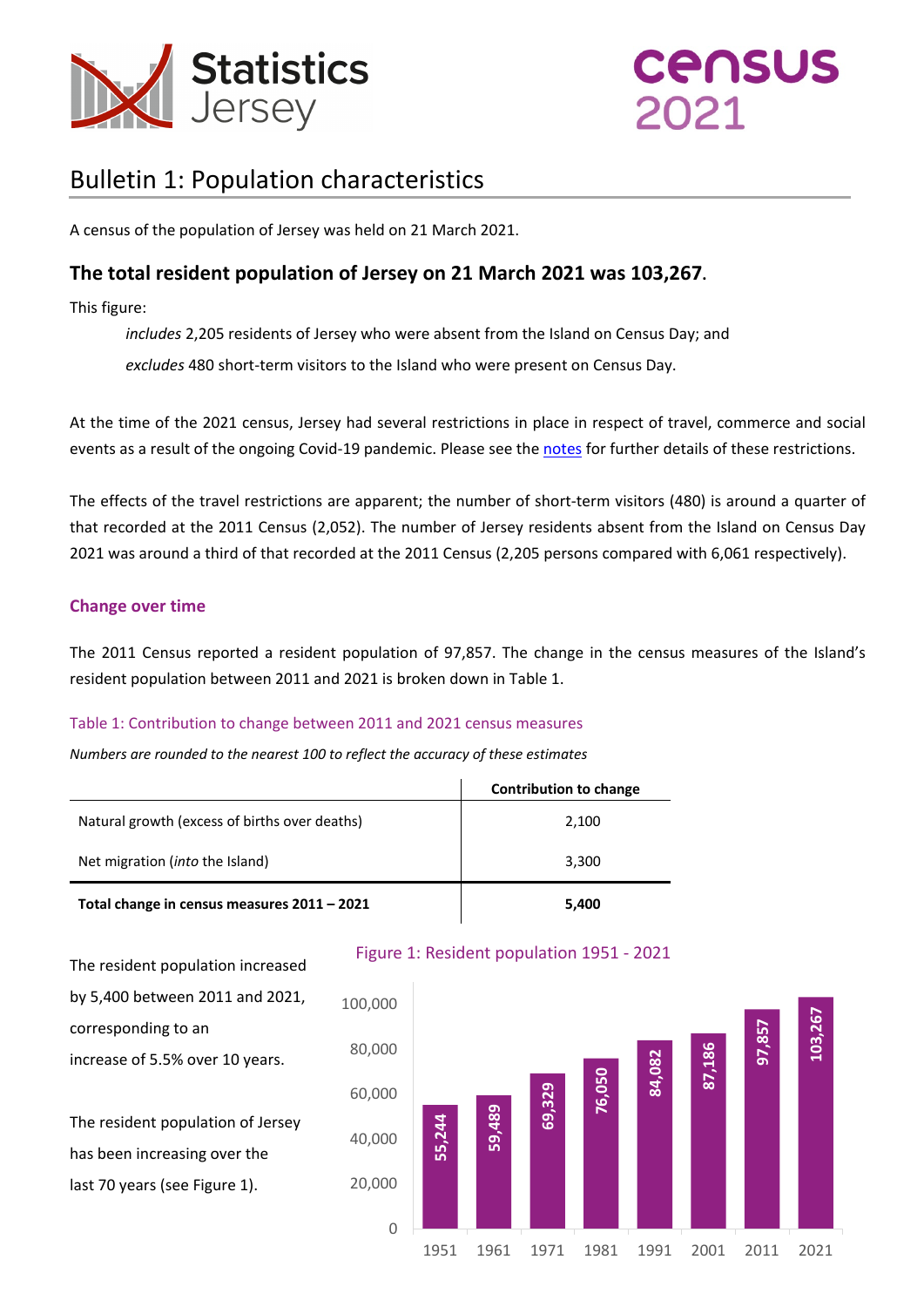



#### **Dwellings**

The 202[1](#page-1-0) Census identified 48,610 private dwellings<sup>1</sup> and 162 communal establishments in Jersey.

The number of private dwellings in Jersey increased by 9% (3,912 dwellings) in the 10 years since the 2011 Census (which recorded 44,698 dwellings).

#### **Vacant dwellings**

A total of 4,027 private dwellings were identified as vacant on Census Day, corresponding to a vacant rate of 8.3%.

Both the number and proportion of vacant properties has increased in 2021 compared to 2011. The 2011 Census recorded 3,103 vacant dwellings – a vacant rate of 6.9%.

#### **Persons per dwelling**

Excluding those living in communal establishments, 101,188 people were living in 44,583 dwellings in 2021, representing an average of 2.27 persons per dwelling. This ratio has been declining over the last five decades as can be seen in Figure 2.

#### Figure 2: Number of persons per private dwelling 1971 - 2021



<span id="page-1-0"></span> $1$  Private dwellings as measured by the census are not necessarily separate physical dwellings; in the census separate dwellings were identified where the occupants shared a living space and a cooking area and may not necessarily correspond to a dwelling with a separate entrance. For example, a lodger in a private household was counted as living in a separate dwelling if there was a separate living space and cooking facilities for their use.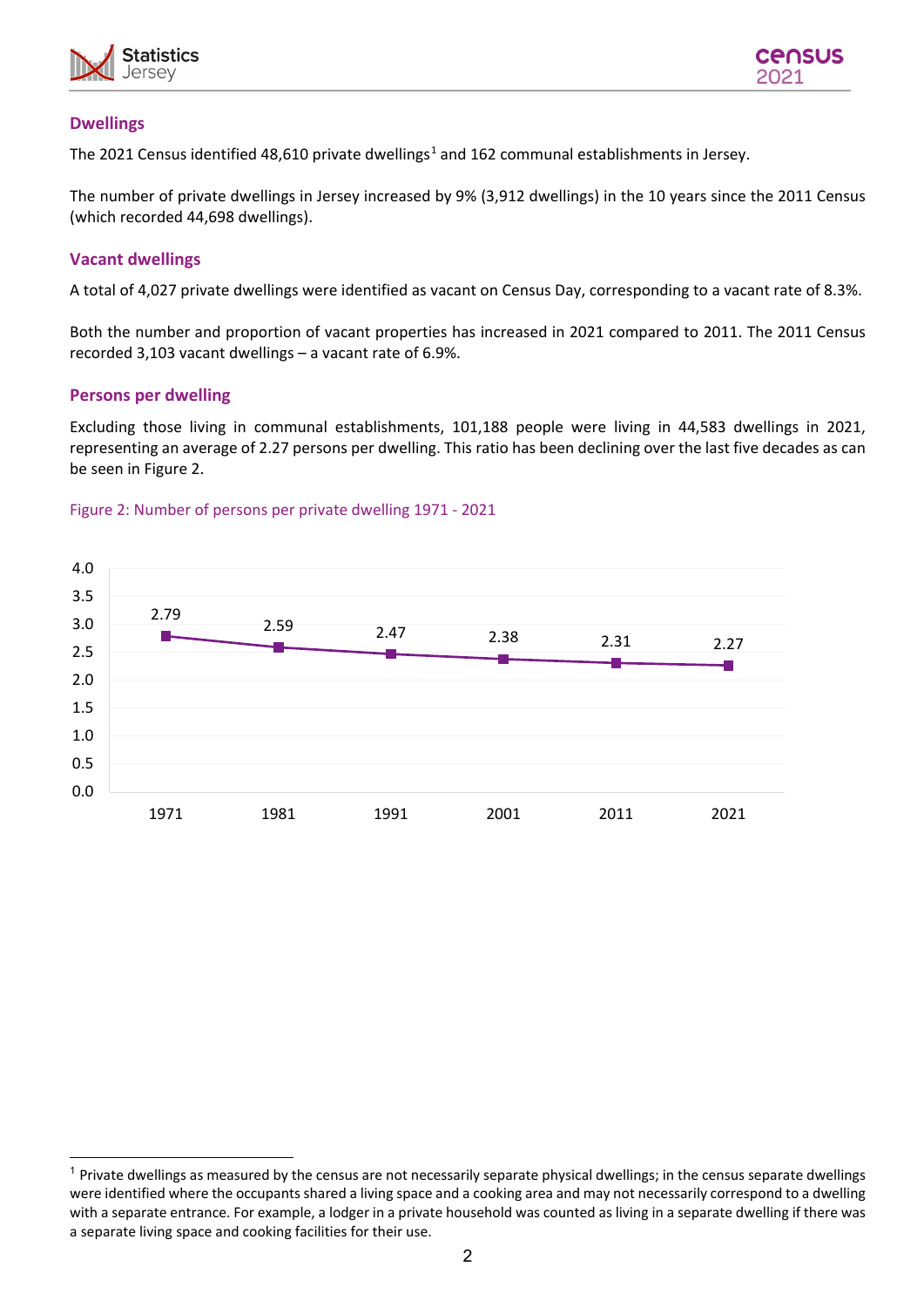



#### **Population by parish**

Table 2 shows the distribution of the population by parish. St Helier accounted for over a third (35%) of the total population of Jersey in 2021, followed by St Saviour (13%) and St Brelade (11%). The smallest parish in terms of population size was St Mary.

| Table 2: Population and population density by parish |  |
|------------------------------------------------------|--|
|                                                      |  |

|              | 2021<br>population | % of total     | 2021 density<br>(person/km <sup>2</sup> ) | 2011<br>population | % change<br>population |
|--------------|--------------------|----------------|-------------------------------------------|--------------------|------------------------|
| Grouville    | 5,401              | 5              | 658                                       | 4,866              | 11                     |
| St Brelade   | 11,012             | 11             | 830                                       | 10,568             | $\overline{4}$         |
| St Clement   | 9,925              | 10             | 2,262                                     | 9,221              | 8                      |
| St Helier    | 35,822             | 35             | 3,716                                     | 33,522             | $\overline{7}$         |
| St John      | 3,051              | 3              | 332                                       | 2,911              | 5                      |
| St Lawrence  | 5,561              | 5              | 566                                       | 5,418              | 3                      |
| St Martin    | 3,948              | 4              | 384                                       | 3,763              | 5                      |
| St Mary      | 1,818              | $\overline{2}$ | 277                                       | 1,752              | $\overline{4}$         |
| St Ouen      | 4,206              | 4              | 274                                       | 4,097              | 3                      |
| St Peter     | 5,264              | 5              | 448                                       | 5,003              | 5                      |
| St Saviour   | 13,904             | 13             | 1,498                                     | 13,580             | $\overline{2}$         |
| Trinity      | 3,355              | 3              | 267                                       | 3,156              | 6                      |
| <b>TOTAL</b> | 103,267            | 100            | 859                                       | 97,857             | 6                      |

The greatest percentage changes in population between 2011 and 2021 were seen for Grouville (11%), St Clement (8%) and St Helier (7%). Notably small increases in population during this decade were seen in St Saviour (2%), St Ouen (3%) and St Lawrence (3%).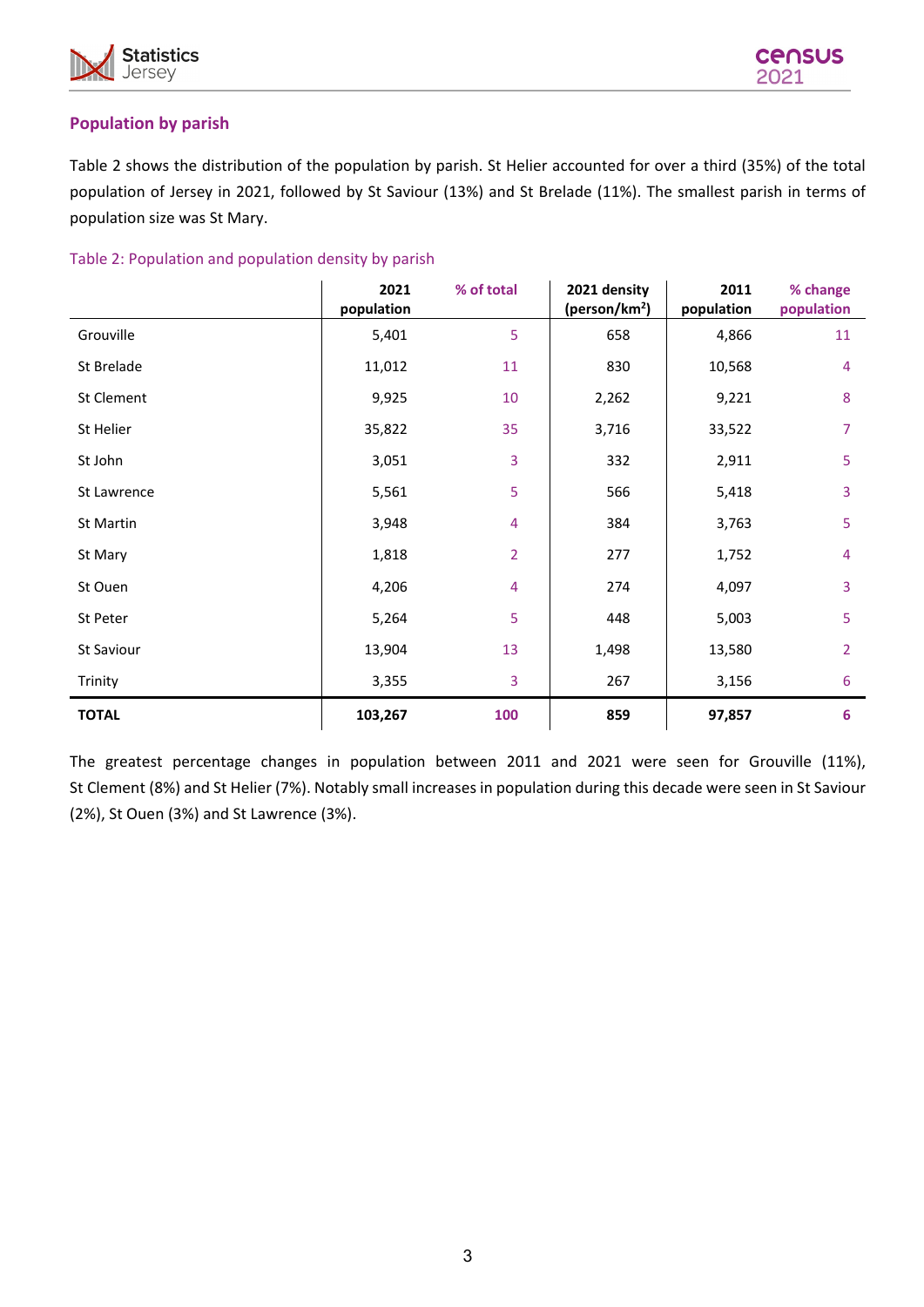



#### **Age and sex**

Figure 3 illustrates the number of people by age group and sex.

#### Figure 3: The population structure of Jersey



There were 25 people aged 100 years or over at the time of the census, the majority of whom were female.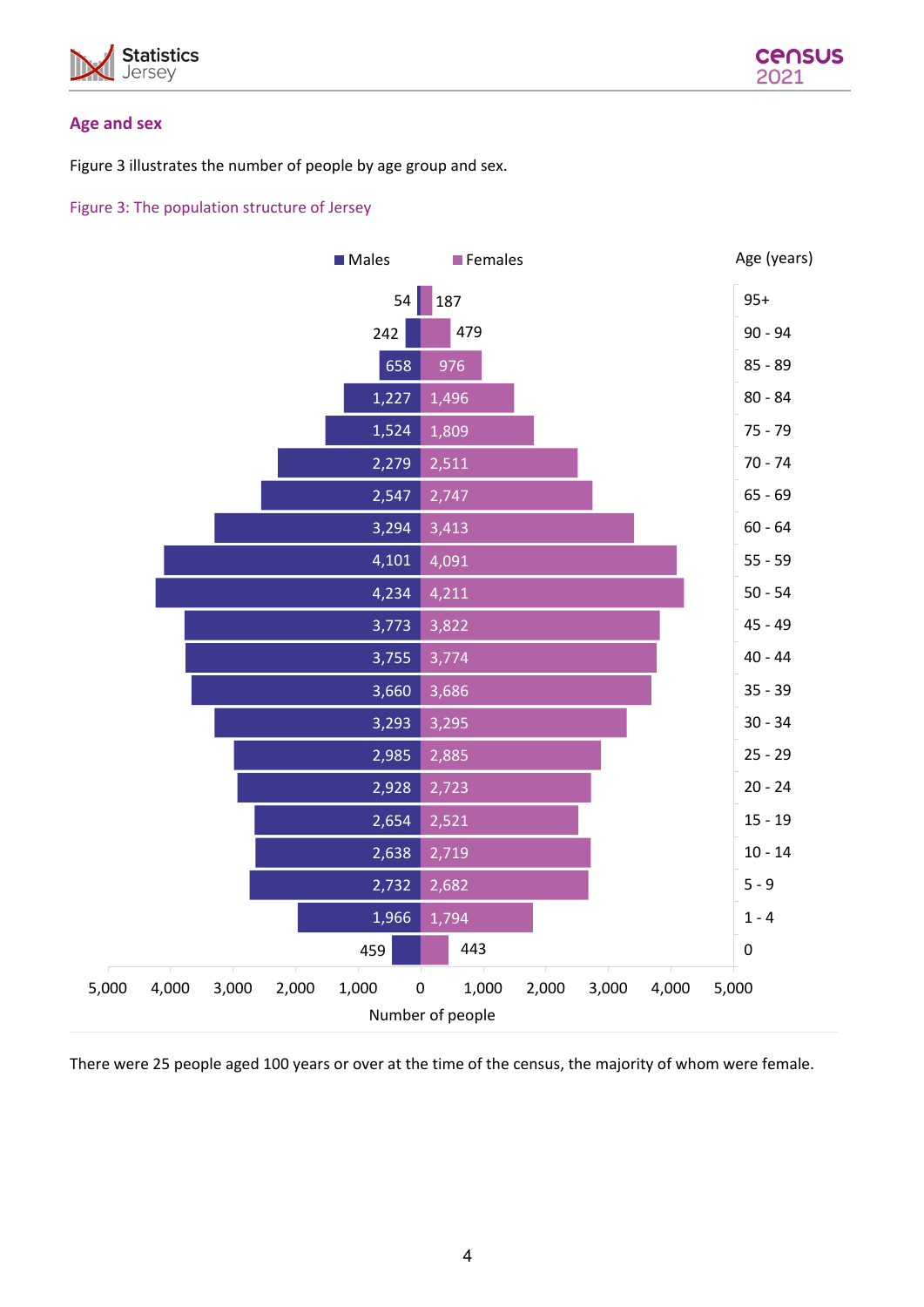

#### **Working age population**

As Table 3 shows, 68,055 people were aged between 16 and 64 years of age . This is the OECD definition of working age and provides an internationally comparable measure of potential workforce size.

The dependency ratio for Jersey (the ratio of those outside of working age to those of working age) was 52%; this ratio has increased from 46% in 2011.

#### Table 3: Working age population of Jersey

|                           | <b>Males</b> | <b>Females</b> | All     |
|---------------------------|--------------|----------------|---------|
| Under 16 years            | 8,340        | 8,136          | 16,476  |
| 16-64 years (working age) | 34,132       | 33,923         | 68,055  |
| $65+$                     | 8,531        | 10,205         | 18,736  |
| <b>Total</b>              | 51,003       | 52,264         | 103,267 |
| Dependency ratio          | 49%          | 54%            | 52%     |
| Percent at working age    | 67%          | 65%            | 66%     |

Figure 4 shows the change in each age group over the last 10 years. The number of residents aged 16-64 was essentially unchanged between 2011 and 2021 (increasing by 1%), whilst the number of people aged 65 and over increased by over a quarter (29%).

#### Figure 4: Working age population, 2011 and 2021 compared

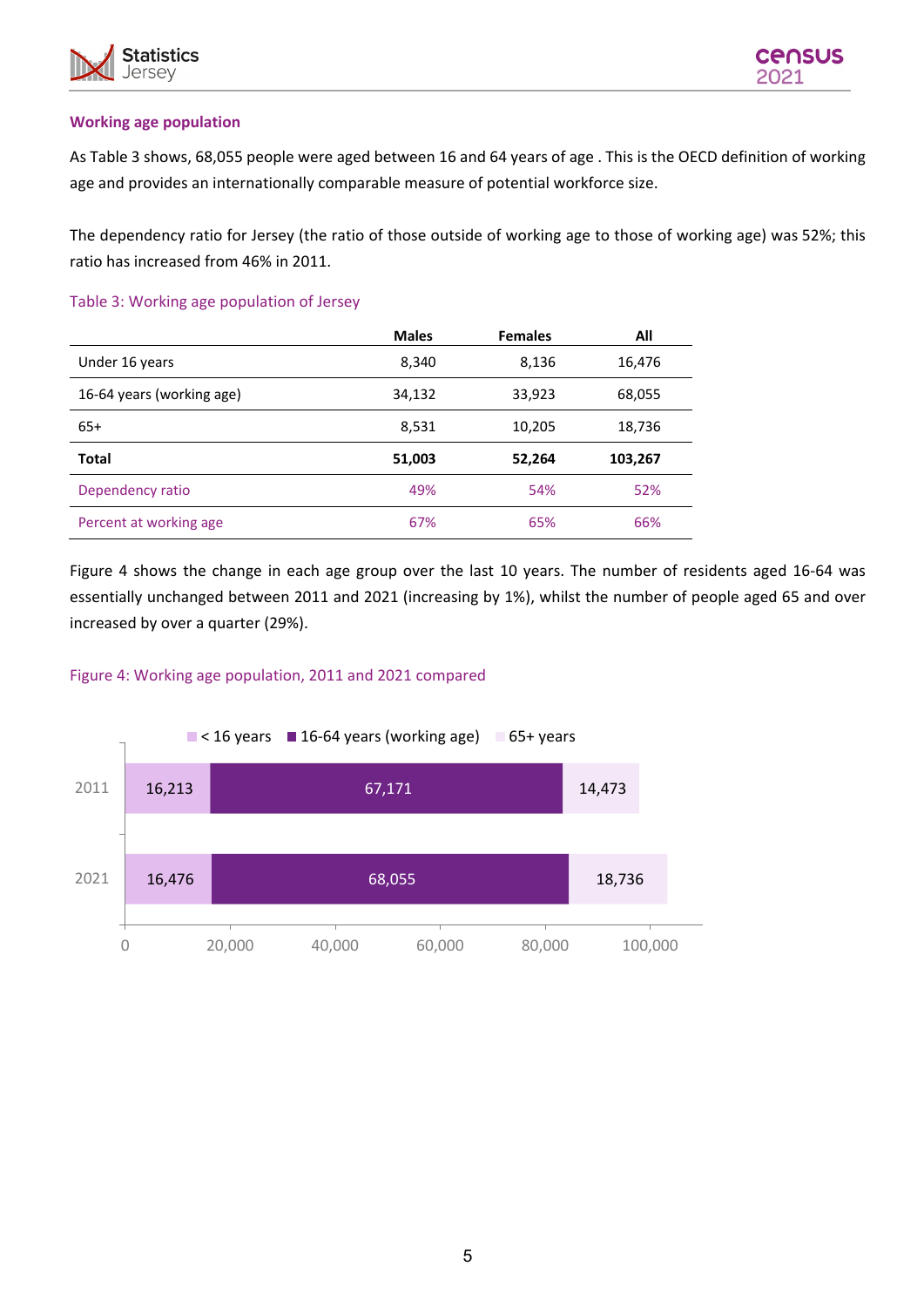



#### **Gender identity**

A new question on gender identity was introduced for the 2021 census. The question was voluntary and only asked of adults aged 16 or over. Around one in ten adults (9.2%) chose not to answer the question.

There were 189 adults (0.2% of the adult population) who reported that their gender was not the same as the sex they were registered at birth.

Table 4: Is your gender the same as the sex you were registered at birth? (adults aged 16 or over)

| <b>All adults</b> | 86,791  | 100     |
|-------------------|---------|---------|
| Prefer not to say | 8,026   | 9.2     |
| No                | 189     | 0.2     |
| Yes               | 78,576  | 90.5    |
|                   | Persons | Percent |

#### **Sexual orientation**

A question on sexual orientation was asked for the first time in the 2021 census. The question was voluntary and only asked of adults aged 16 or over. Around one in ten adults (10.7%) chose not to answer this question.

The majority of adults (87%) stated that they identified as straight or heterosexual, whilst 2.0% identified as either gay, lesbian or bisexual. A further 0.2% of the adult population stated another sexual orientation.

The proportion of adults identifying as either lesbian, gay or bisexual in Jersey in 2021 (2.0%) was lower than that estimated for the UK in  $2019^2$  $2019^2$  (2.7%).

#### Table 5: Sexual orientation, (adults aged 16 or over)

|                            | Persons | Percent |
|----------------------------|---------|---------|
| Straight / heterosexual    | 75,513  | 87.0    |
| Gay or lesbian             | 1,106   | 1.3     |
| <b>Bisexual</b>            | 640     | 0.7     |
| Another sexual orientation | 203     | 0.2     |
| Prefer not to say          | 9,329   | 10.7    |
| <b>All adults</b>          | 86,791  | 100     |

<span id="page-5-0"></span><sup>&</sup>lt;sup>2</sup> Office for National Statistics[, Annual Population Survey 2019](https://www.ons.gov.uk/peoplepopulationandcommunity/culturalidentity/sexuality/bulletins/sexualidentityuk/2019)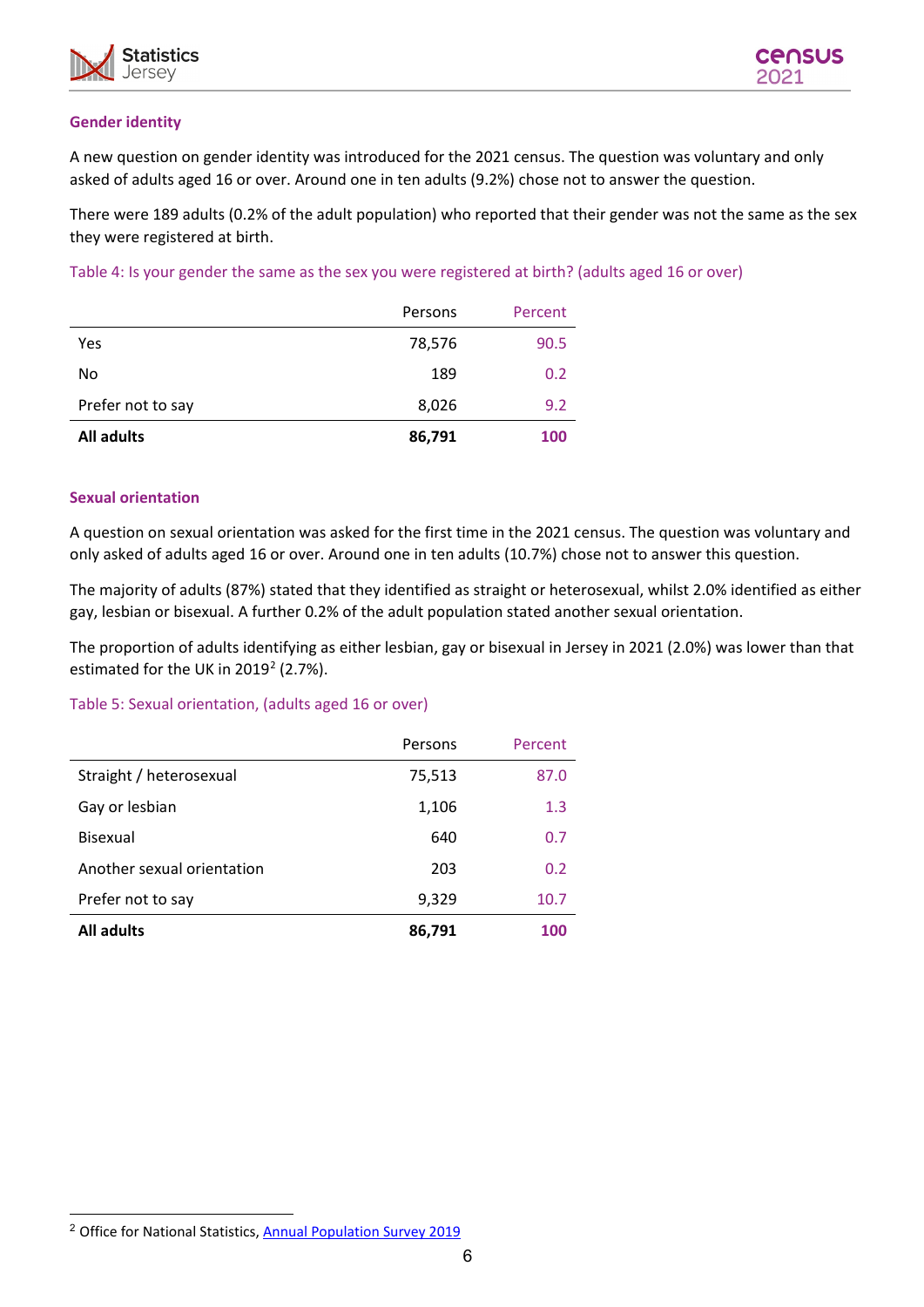



#### **Place of birth**

In 2021, half (50%) of Jersey residents were born in Jersey. Nearly a third (29%) were born in the British Isles<sup>[3](#page-6-0)</sup>, 8% were born in Portugal / Madeira and 3% were born in Poland.

#### Table 6: Jersey's population by place of birth

|                        | <b>Persons</b> | <b>Percent</b> | Change<br>2011-2021 |
|------------------------|----------------|----------------|---------------------|
| Jersey                 | 51,274         | 50             | $+2,621$            |
| <b>British Isles</b>   | 29,598         | 29             | $-625$              |
| Portugal / Madeira     | 8,280          | 8              | $+1,249$            |
| Poland                 | 2,808          | 3              | $-325$              |
| Ireland (Republic)     | 1,642          | 2              | $-238$              |
| France                 | 733            | 1              | $-124$              |
| Other European country | 3,493          | 3              | $+1,204$            |
| Elsewhere in the world | 5,439          | 5              | $+, 1, 648$         |
| <b>Total</b>           | 103,267        | 100            | 5,410               |

Of the people who reported being born in an 'other European country' or 'elsewhere in the world', the top 10 most frequent countries of birth are shown in Table 7. The largest change was seen for people born in Romania which increased by 875 people since 2011.

Table 7: Place of birth in 'other European country' or 'elsewhere in the world': most frequently cited countries

| <b>Place of birth</b>    | <b>Persons</b> | Change<br>2011-2021 |
|--------------------------|----------------|---------------------|
| Romania                  | 1,338          | $+875$              |
| South Africa             | 934            | $+363$              |
| India                    | 410            | +85                 |
| The Philippines          | 396            | $+228$              |
| Germany                  | 371            | $+15$               |
| Zimbabwe                 | 350            | $+221$              |
| Venezuela                | 345            | $+185$              |
| Australia                | 296            | $-7$                |
| Thailand                 | 267            | $+52$               |
| United States of America | 227            | $+34$               |

<span id="page-6-0"></span><sup>3</sup> Including England, Scotland, Wales, Northern Ireland and other Channel Islands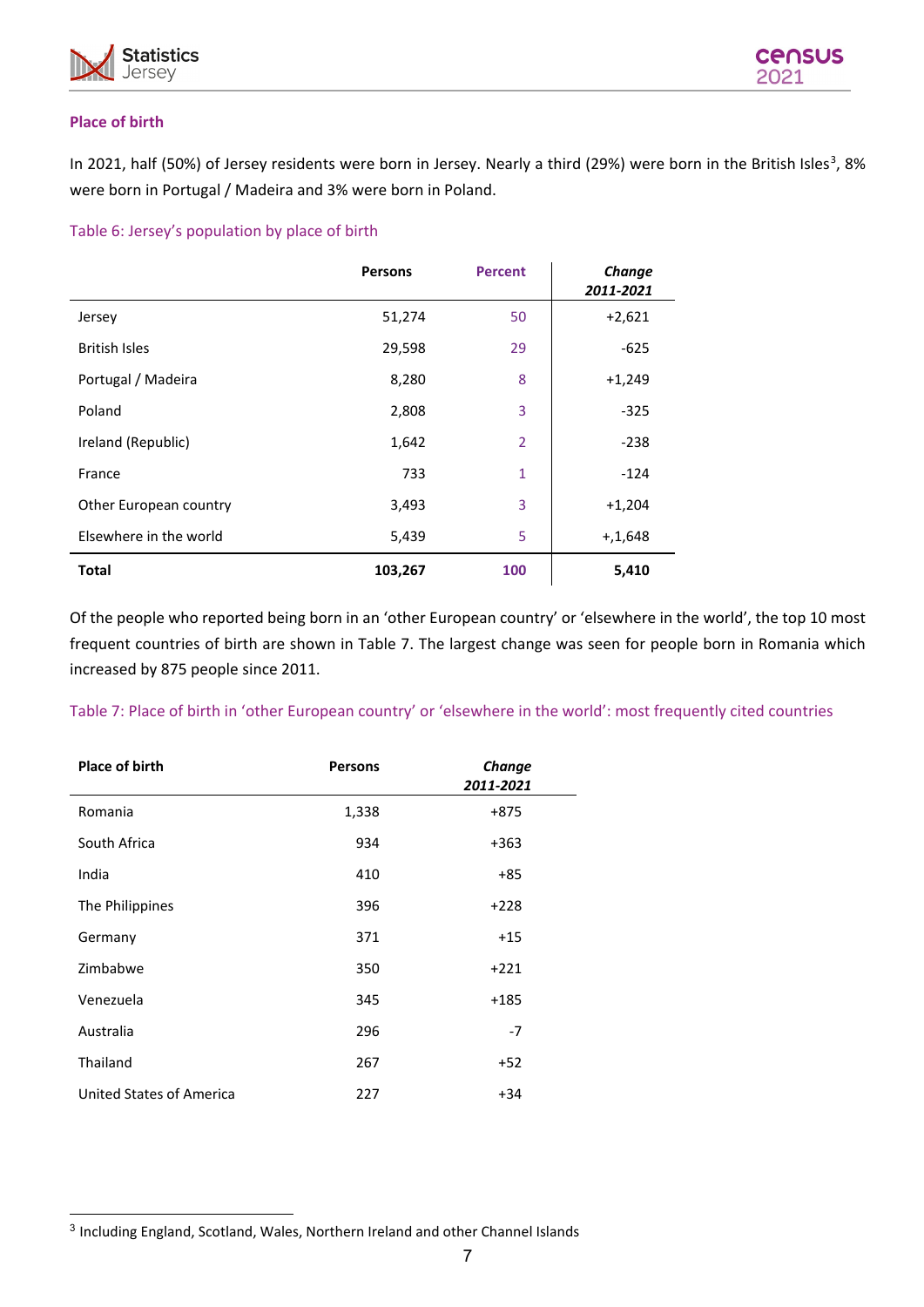

#### **Changes over time**

As Figure 5 illustrates, the number of Jersey residents who were born in Jersey has increased throughout the last four decades. Although at a lower level, the number of Jersey residents who were born in Portugal / Madeira has also been increasing over the same time period.

In the last two decades there has been an increase in the number of Jersey residents who were born in other European countries. In the latest 10-year period this was largely due to an increase in people born in Romania, whilst in the 10 years to 2011 the increase was predominantly driven by people born in Poland.



Figure 5: Place of birth of Jersey residents over the last four decades, as measured by census

*\*Includes Poland so that comparisons with previous census data can be made*

The proportion of Jersey-born residents (50%) was essentially unchanged in the latest 10-year period (see Table 8).

Over the last four decades the proportion of Jersey-born residents has declined, despite the ongoing increase in the number of Jersey-born residents. This is a result of concurrent increases in non-Jersey born residents.

Table 8: Place of birth of Jersey residents over the last four decades, as measured by census *(percent, rounded to the nearest integer)*

|                      | 1981 | 1991 | 2001         | 2011 | 2021 |
|----------------------|------|------|--------------|------|------|
| Jersey               | 53   | 52   | 53           | 50   | 50   |
| <b>British Isles</b> | 37   | 37   | 34           | 31   | 29   |
| Portugal / Madeira   | 3    | 4    | 6            | 7    | 8    |
| France               | 2    | 1    | $\mathbf{1}$ | 1    | 1    |
| Elsewhere            | 5    | 6    | 7            | 11   | 13   |
| <b>Total</b>         | 100  | 100  | 100          | 100  | 100  |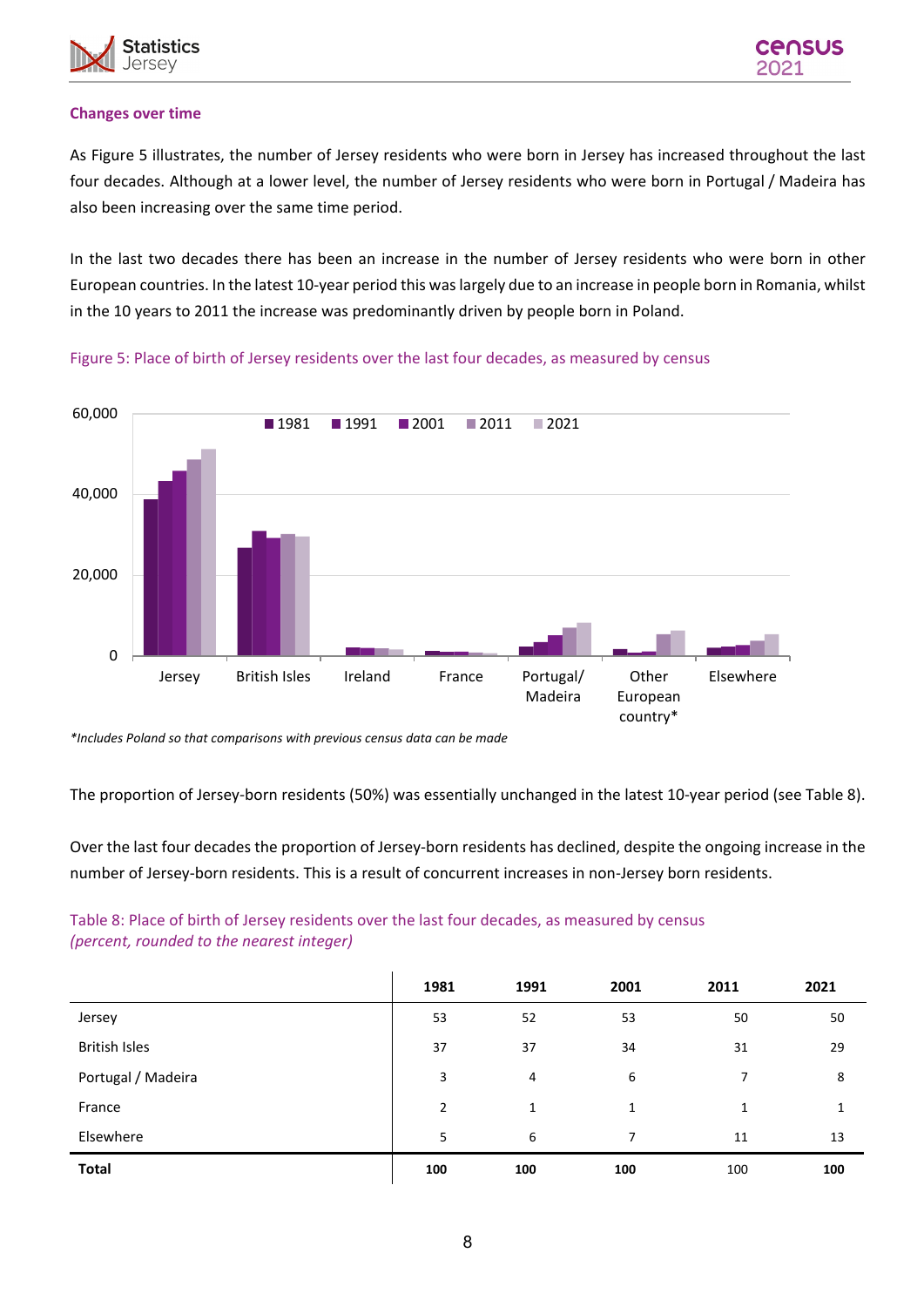

#### **Net migration**

#### Figure 6: Net migration, by place of birth, 2001 to 2011 and 2011 to 2021

#### *(net inward migration is above the axis, net outward migration below)*

*Numbers are rounded to the nearest 100 to reflect the accuracy of these estimates.*



*\*EU Accession (2004): Czech Republic, Estonia, Hungary, Latvia, Lithuania, Poland, Slovakia, Slovenia; Cyprus and Malta; and Enlargement (2007): Bulgaria, Romania.*

Between 2011 and 2021 there was total net migration of 3,300 people into Jersey. This has reduced from the figure of 6,800 that was observed in the previous census period (2001 to 2011).

In the most recent 10-year period, there was substantially reduced net migration from EU Accession countries (in particular from Poland) and small increases were observed in migration from elsewhere in Europe and the rest of the world. Migration from the British Isles was the largest positive contributor to overall net migration, while there was a net loss of 3,600 Jersey-born individuals.

The Appendix provides more detail on the year of arrival of residents by place of birth.

#### **Ethnicity**

While place of birth is informative, a person's self-reported ethnicity can give a different perspective. For example, someone born outside of Jersey who has lived in the Island for many years might consider themselves of 'Jersey' ethnicity. On the other hand, someone else born in Jersey but with parents from outside of the Island may consider their parental or cultural heritage to be the key influence in defining their ethnicity.

The 2021 Census asked residents of Jersey to identify which ethnic category they felt best described themselves. Fewer than half (44%) of Jersey residents considered their ethnicity to be 'Jersey', whilst almost a third considered themselves to be 'British'.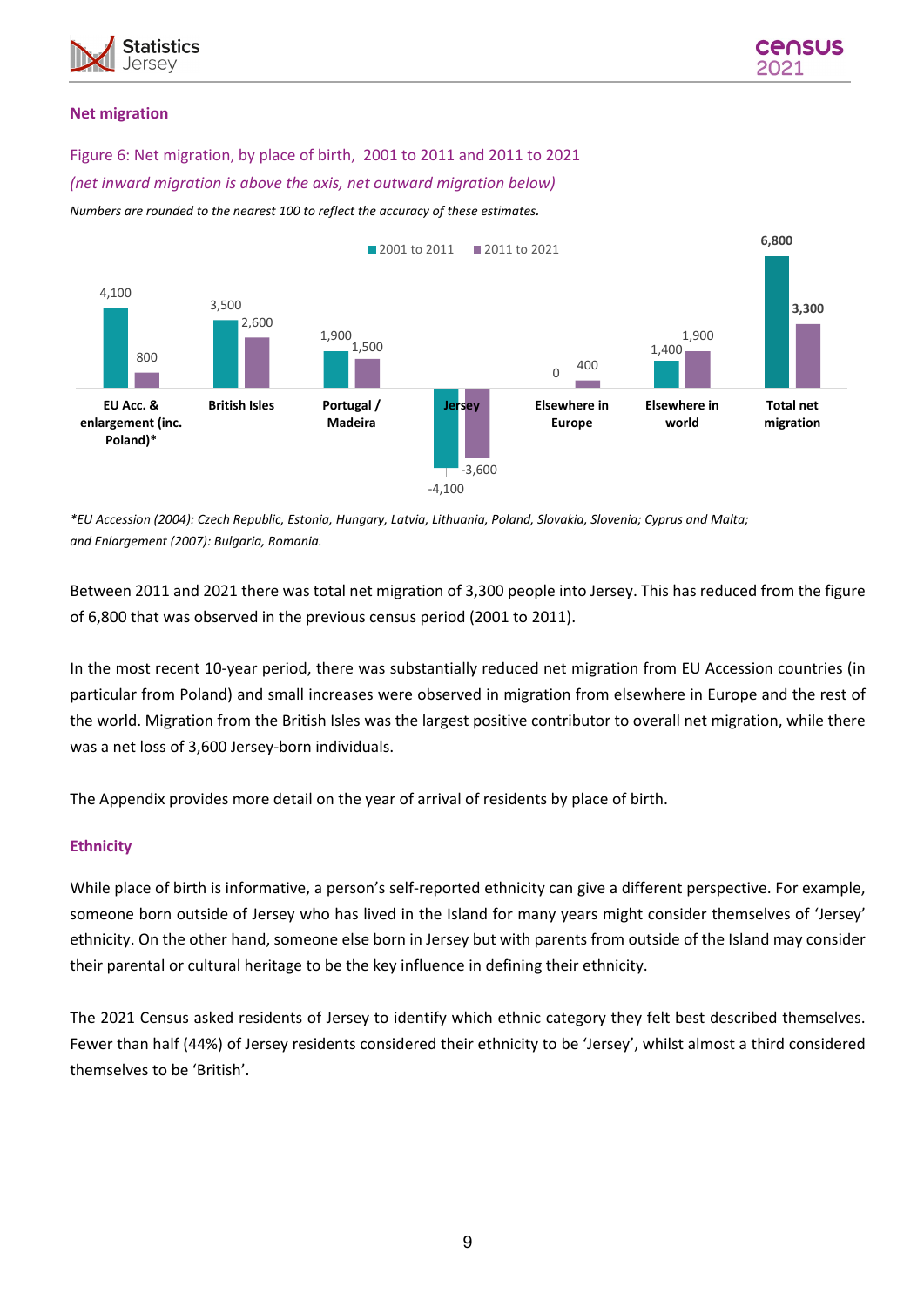

About one in eleven (9%) Jersey residents considered themselves to be Portuguese or Madeiran: representing almost 1,500 more people than those who were born in Portugal or Madeira.

See Table 9 for a breakdown of the ethnicity of Jersey residents in 2021 and 2011.

#### Table 9: Ethnicity of Jersey residents, 2021 and 2011

|              |                        | 2021   | <b>Percent</b> | 2011   | Change<br>2011-2021 |
|--------------|------------------------|--------|----------------|--------|---------------------|
|              | Jersey                 | 45,849 | 44.4           | 45,379 | $+470$              |
|              | <b>British</b>         | 31,534 | 30.5           | 31,974 | $-440$              |
|              | Irish                  | 2,199  | 2.1            | 2,324  | $-125$              |
|              | French                 | 692    | 0.7            | 841    | $-149$              |
| White        | Polish                 | 3,080  | 3.0            | 3,273  | $-193$              |
|              | Portuguese / Madeiran  | 9,739  | 9.4            | 8,049  | $+1,690$            |
|              | Romanian*              | 1,427  | 1.4            | 454    | $+973$              |
|              | South African*         | 716    | 0.7            | 326    | $+390$              |
|              | Other                  | 3,737  | 3.6            | 2,951  | $+786$              |
| Asian        | Indian                 | 632    | 0.6            | 377    | $+255$              |
|              | Thai                   | 267    | 0.3            | 200    | $+67$               |
|              | Chinese                | 190    | 0.2            | 182    | $+8$                |
|              | Other                  | 853    | 0.8            | 456    | $+397$              |
|              | African                | 764    | 0.7            | 256    | +508                |
| <b>Black</b> | Caribbean              | 145    | 0.1            | 85     | +60                 |
|              | Other                  | 66     | 0.1            | 38     | $+28$               |
|              | <b>Black and White</b> | 449    | 0.4            |        |                     |
| <b>Mixed</b> | White and Asian        | 503    | 0.5            | 692    | $+685$              |
|              | Other**                | 425    | 0.4            |        |                     |

*\*These were not listed as separate options on the 2011 form and were contained in the "other white" write-in option* 

*\*\*Includes the 'Mixed – Asian and Black' category (approximately 10 people)*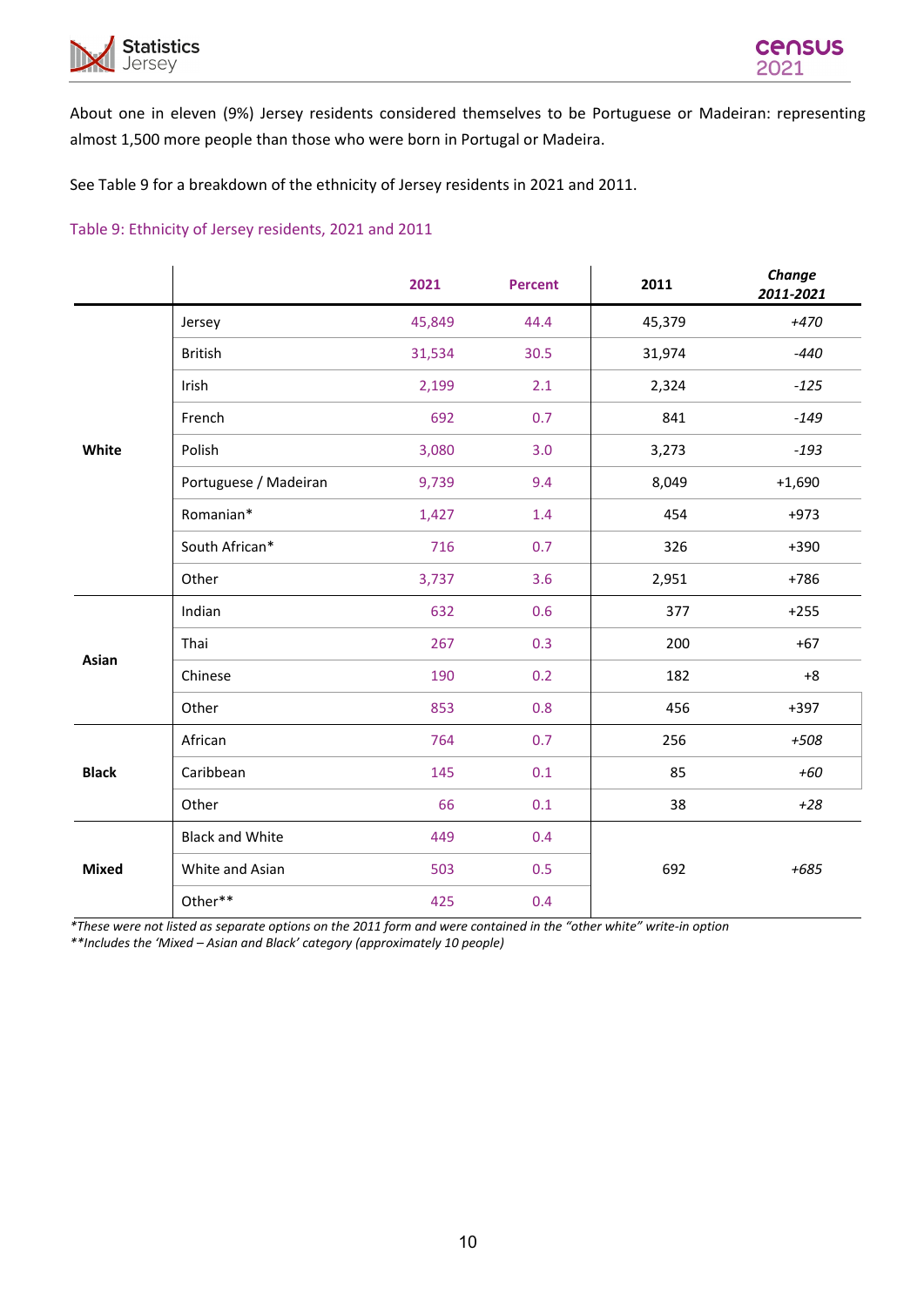

#### **Residential / employment status**

Only people over the age of 15 years are eligible to have a residential / employment status, and consequently this section refers to the 86,791 residents who were aged 16 or over on Census Day.

Over four-fifths (86%) of adults had Entitled status, meaning they had lived in Jersey for at least 10 years, could buy, lease or sell any property and work for any employer. A further 2% had Licensed status through being essentially employed.

Some 6% of adults were Entitled for work, meaning they had lived in Jersey for 5 years immediately before their status was granted<sup>[4](#page-10-0)</sup>, were restricted in buying and leasing property but could work for any employer.

Approximately one in twenty adults (5%) had Registered status and therefore did not qualify under any of the other categories (see Table 10).

#### Table 10: Residential / employment status of residents

|                   | <b>Persons</b> | Percent        |
|-------------------|----------------|----------------|
| Entitled          | 74,681         | 86             |
| Licenced          | 2,106          | $\overline{2}$ |
| Entitled for work | 5,454          | 6              |
| Registered        | 4,550          | 5              |
| <b>Total</b>      | 86,791         | 100            |

Comparison with 2011 is only broadly comparable due to the changes in residential housing qualifications implemented in July 2013 under the Control of Housing and Work (Jersey) Law 2012. [5](#page-10-1)

In 2011, 16% of the adult population did not have residential housing qualifications. The proportion of adults with the equivalent status in 2021 has decreased to 11%. (people either Registered or Entitled for work).

Table 11 provides the breakdown of each residential category by place of birth. It shows for example that the majority of Licensed residents were born in the British Isles. The majority of residents born in Poland and Portugal / Madeira had Entitled status (68% and 75% respectively).

The largest shift in residential status by place of birth in 2021 compared to 2011 was seen for residents born in Poland. In 2021 the majority ([6](#page-10-2)8%) had Entitled status, compared to 4% in 2011 who were "locally qualified"<sup>6</sup>.

<span id="page-10-0"></span><sup>&</sup>lt;sup>4</sup> Or is married to or the civil partner of someone who is Entitled, Entitled to work or Licensed.

<span id="page-10-1"></span><sup>5</sup> The residential qualifications applicable at the time of the 2011 Census were through the Regulation of Undertakings and Development (Jersey) Law 1973.

<span id="page-10-2"></span> $6$  Possessing either a-h or k-category residential qualifications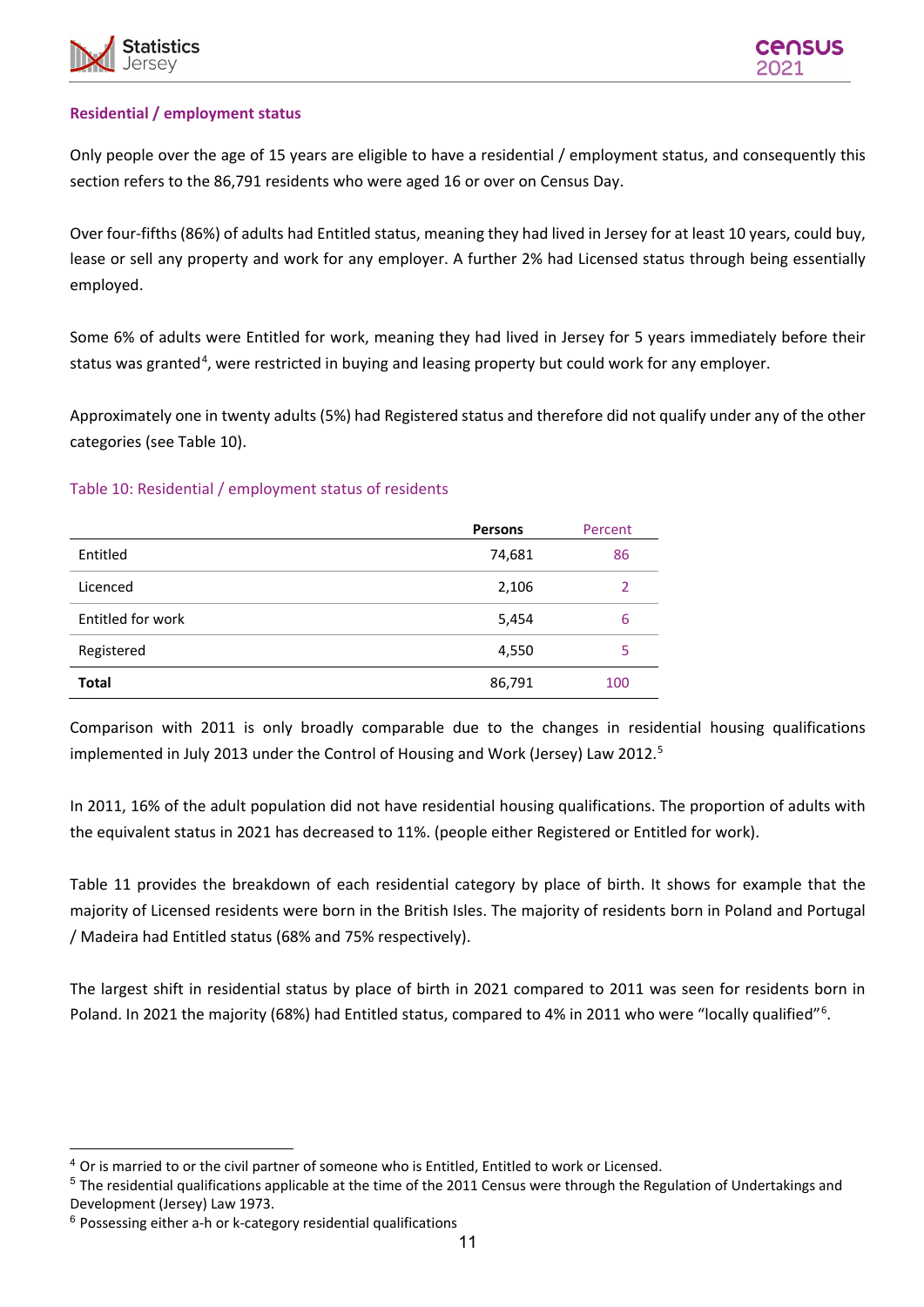

#### Table 11: Residential qualifications of adults by place of birth

|                          |               |                |                |        |                | <b>Other</b> |                  |        |
|--------------------------|---------------|----------------|----------------|--------|----------------|--------------|------------------|--------|
|                          |               | <b>British</b> |                |        | Portugal/      | European     | <b>Elsewhere</b> |        |
|                          | <b>Jersey</b> | <b>Isles</b>   | <b>Ireland</b> | Poland | <b>Madeira</b> | country      | in the world     | All    |
| <b>Entitled</b>          | 37,300        | 23,360         | 1,450          | 1,850  | 6,010          | 2,060        | 2,660            | 74,680 |
| <b>Entitled for work</b> | 30            | 2,130          | 70             | 400    | 1,060          | 890          | 880              | 5,450  |
| <b>Licensed</b>          | $\sim$        | 1,150          | 40             | 20     | 60             | 170          | 670              | 2,110  |
| Registered               | 30            | 1.470          | 50             | 470    | 920            | 860          | 760              | 4,550  |
| <b>Total</b>             | 37,360        | 28,110         | 1,620          | 2,730  | 8,040          | 3,970        | 4,970            | 86,790 |

*(Numbers have been independently rounded to the nearest 10. The symbol '~' indicates a value less than 10.)*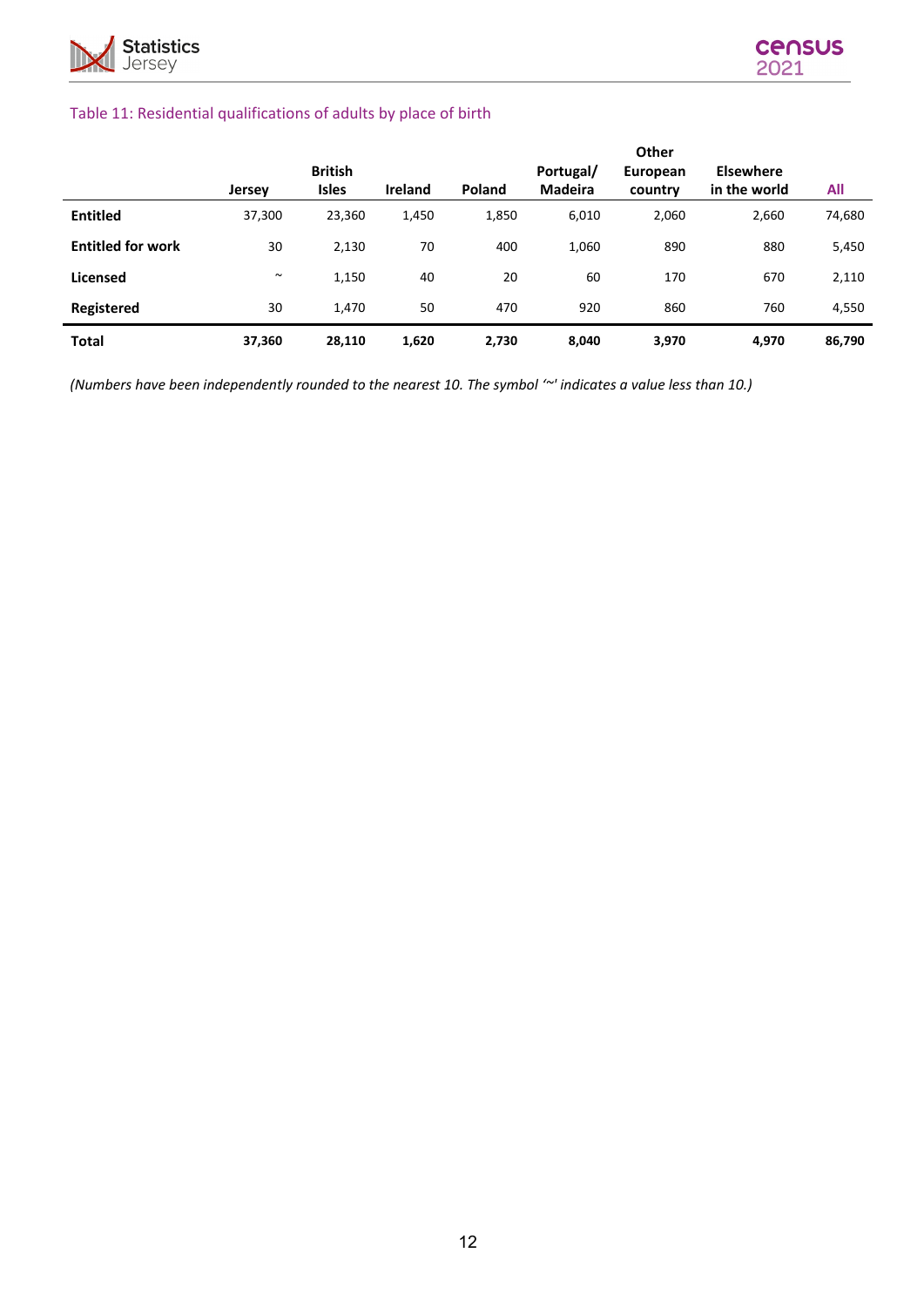

#### **Length of residence**

Table 12 shows the number of residents by their year of arrival in Jersey. It should be noted that the numbers represent those arriving in the Island in each year and remaining in Jersey, and will not include any who have since left the Island.

In 2021, three-quarters (75%) of residents had lived in the Island for more than 10 years.

Table 12: Number of residents by year that their current period of residence in Jersey began

|                       | <b>Arrived</b> |         | <b>Whole</b> |                |
|-----------------------|----------------|---------|--------------|----------------|
|                       | in Jersey*     | Percent | population   | <b>Percent</b> |
| Prior to 1980         | 10,924         | 20%     | 30,174       | 29%            |
| 1980 - 1989           | 6,175          | 11%     | 11,642       | 11%            |
| 1990 - 1999           | 7,604          | 14%     | 14,471       | 14%            |
| 2000-2009             | 11,467         | 21%     | 19,320       | 19%            |
| 2010                  | 1,172          | 2%      | 2,063        | 2%             |
| 2011                  | 1,386          | 3%      | 2,278        | 2%             |
| 2012                  | 1,128          | 2%      | 2,084        | 2%             |
| 2013                  | 1,154          | 2%      | 2,048        | 2%             |
| 2014                  | 1,300          | 2%      | 2,150        | 2%             |
| 2015                  | 1,598          | 3%      | 2,504        | 2%             |
| 2016                  | 1,576          | 3%      | 2,494        | 2%             |
| 2017                  | 1,592          | 3%      | 2,441        | 2%             |
| 2018                  | 1,922          | 4%      | 2,777        | 3%             |
| 2019                  | 2,026          | 4%      | 2,864        | 3%             |
| 2020                  | 2,289          | 4%      | 3,112        | 3%             |
| 2021 (up to 21 March) | 635            | 1%      | 845          | 1%             |
| <b>Total</b>          | 53,948         | 100%    | 103,267      | 100%           |

*\*not including those born in Jersey and continuously resident since birth – but including returning Jersey-borns.*

Further detail of the place of birth, age, sex and residential qualifications by year of arrival can be found in the Appendix.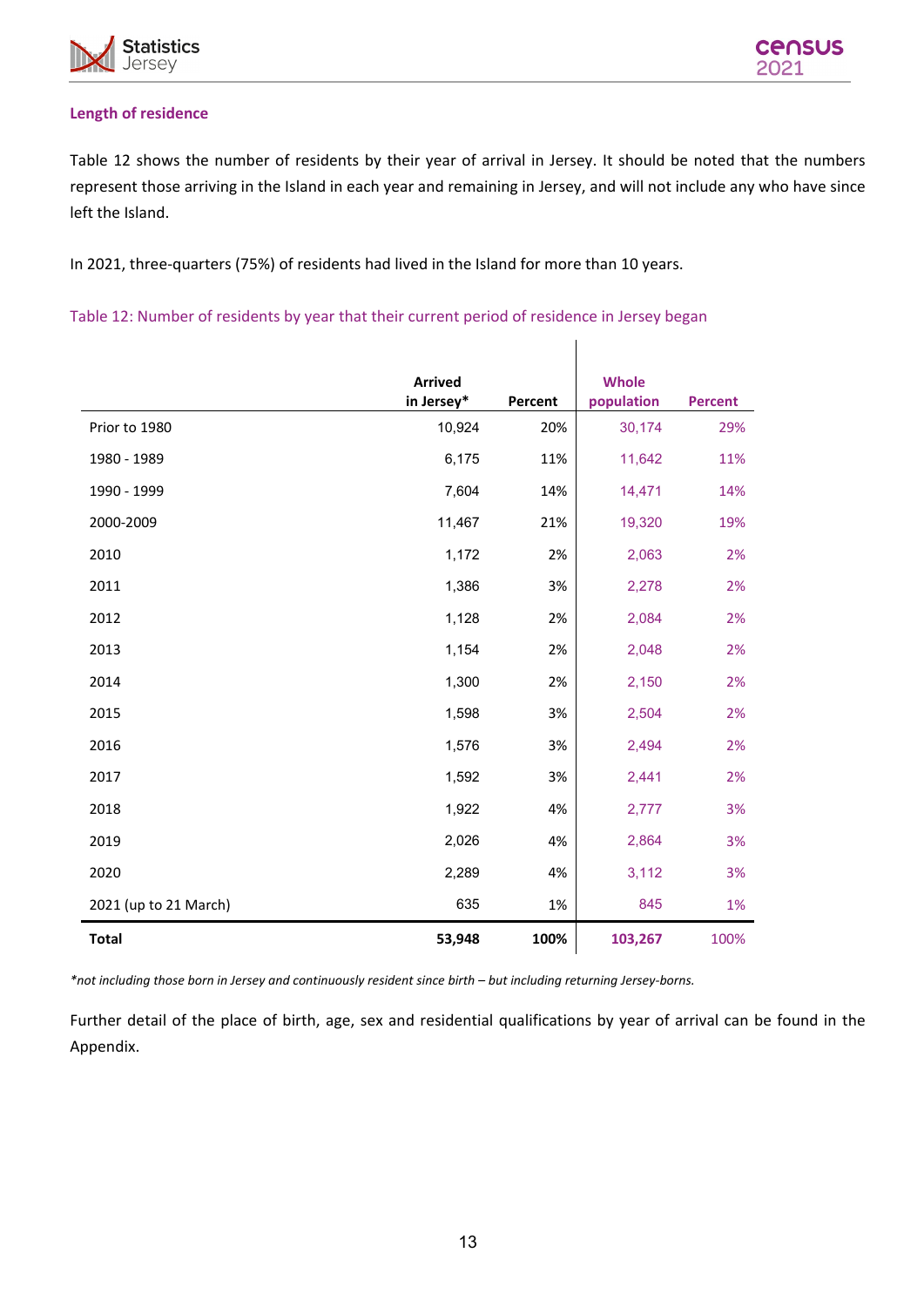

#### **Recent arrivals**

People whose most recent period of residence in Jersey began after 2015 are considered for the purposes of this report to be 'recent arrivals'. This section describes the characteristics of this group who arrived in Jersey during the five years prior to Census Day.

Two-fifths (41%) of recent arrivals were born in the British Isles – see Table 13. Around one in five (21%) were born "Elsewhere in the world".

Similar proportions of recent arrivals, around one in eight, were born in Portugal / Madeira (13%) or "other European countries" (12%).

|                        | <b>Persons</b> | <b>Percent</b> |
|------------------------|----------------|----------------|
| Jersey                 | 453            | 5              |
| <b>British Isles</b>   | 4,148          | 41             |
| Portugal / Madeira     | 1,310          | 13             |
| Poland                 | 573            | 6              |
| Ireland (Republic)     | 130            | $\mathbf{1}$   |
| France                 | 130            | 1              |
| Other European country | 1,198          | 12             |
| Elsewhere in the world | 2,098          | 21             |
| <b>Total</b>           | 10,040         | 100            |

#### Table 13: Place of birth of recent arrivals, 2016 to 2021

Around half (53%) of recent arrivals had Registered status (Table 14). Around 1,500 people with Licensed status (essential employees) had moved to Jersey in the five years prior to Census Day.

#### Table 14: Residential qualifications of recent arrivals 2016 to 2021 (aged 16 or over)

|                   | <b>Persons</b> | <b>Percent</b> |
|-------------------|----------------|----------------|
| Entitled          | 1,058          | 12             |
| Entitled for work | 1,487          | 17             |
| Licensed          | 1,499          | 18             |
| Registered        | 4,500          | 53             |
| <b>Total</b>      | 8,544          | 100            |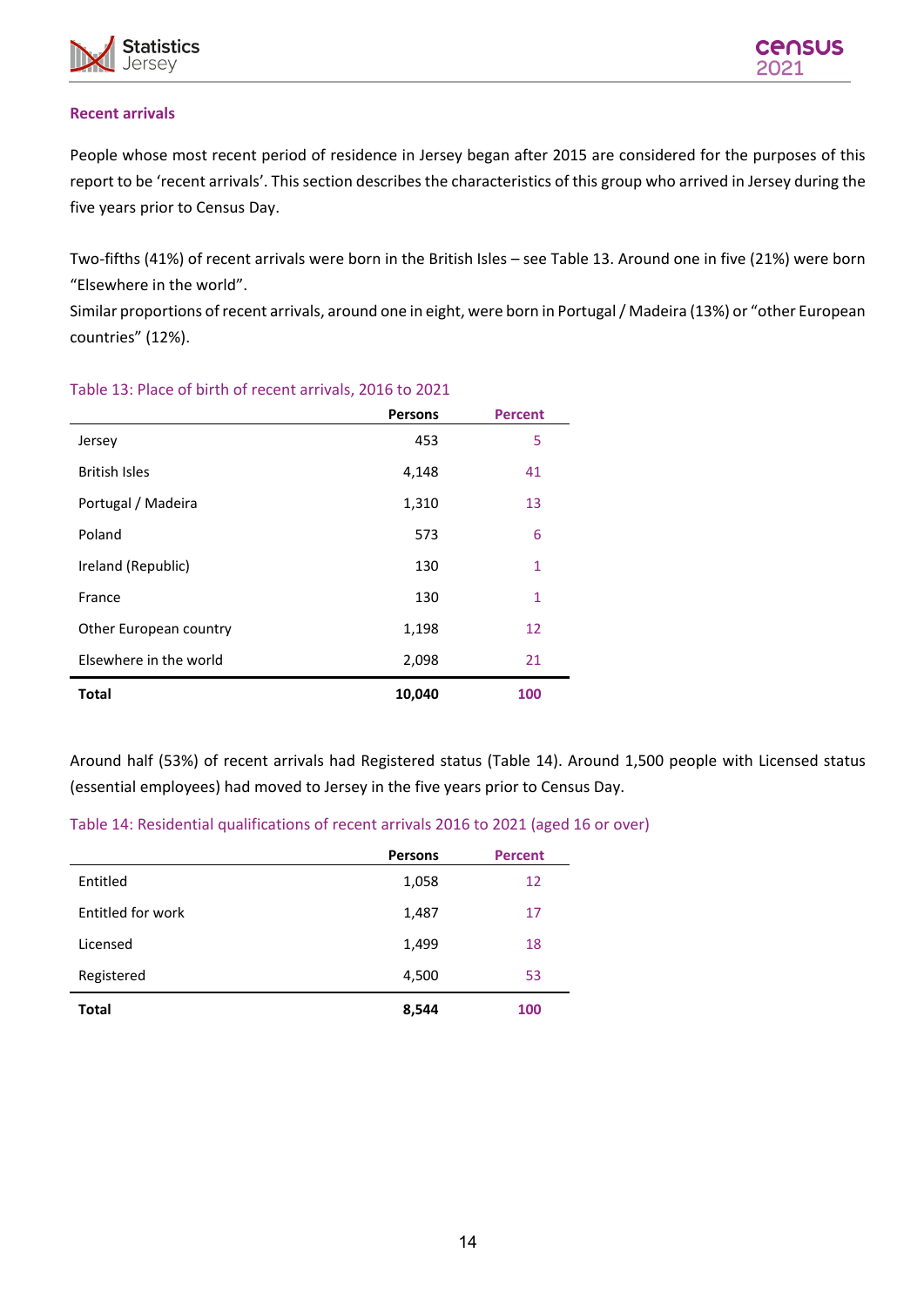



Figure 7 shows the age profile of recent arrivals at the 2011 and 2021 censuses. The reduction in the number of recent arrivals aged 20 to 34 years in 2021 compared with 2011 is apparent (down 35%). At the 2021 Census around half (54%) of recent arrivals were below 35 years, compared to almost two-thirds of recent arrivals (64%) at the 2011 census.



#### Figure 7: Age profile of recent arrivals (within 5 years of census), 2011 and 2021 censuses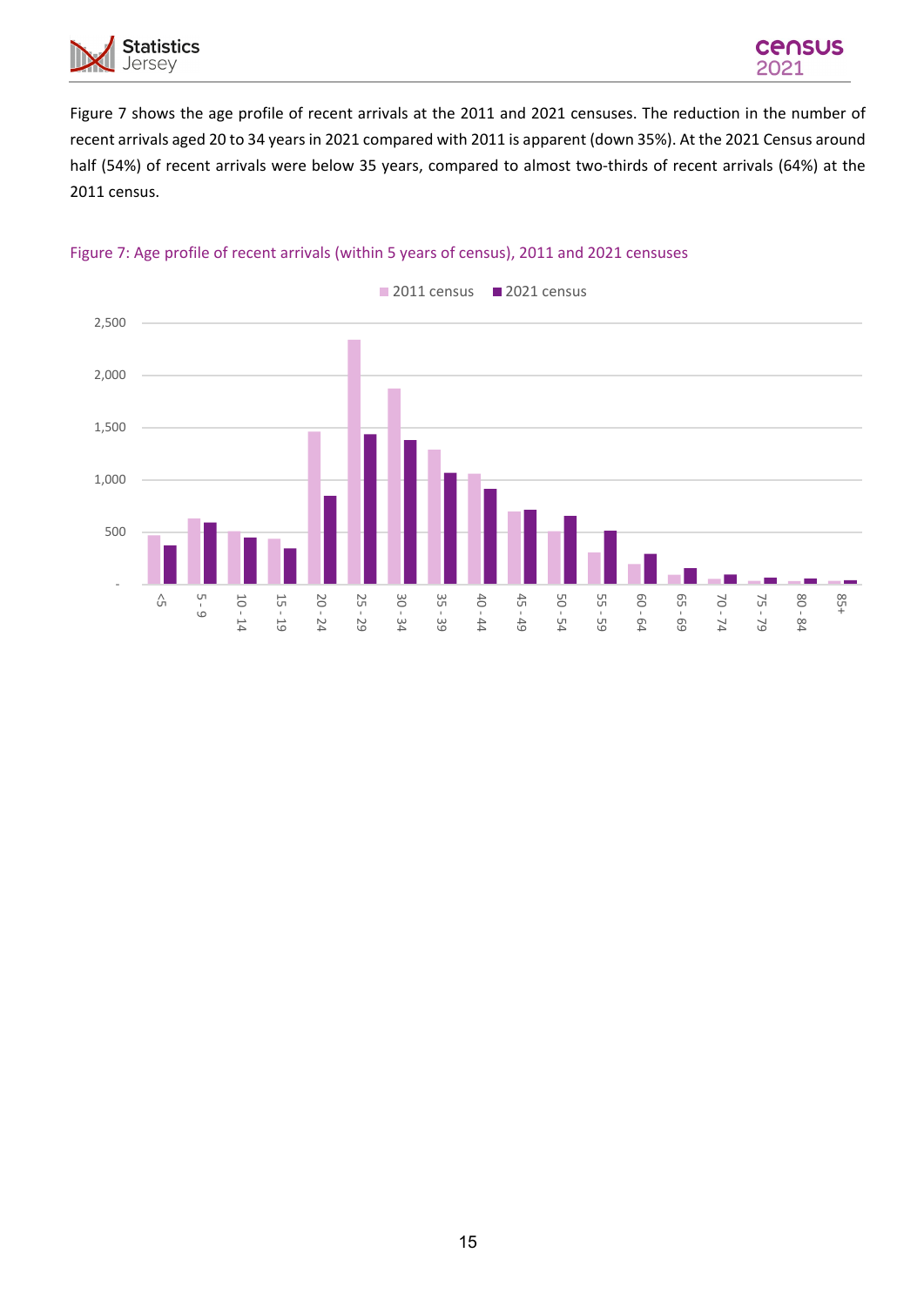

# **Acknowledgements**

The 2021 Jersey census project was undertaken by Statistics Jersey. We would like to thank everyone who has been involved in delivering the Jersey Census, particularly Islanders for responding so positively; the field staff who supported Islanders who needed help; and the members of the census office team.

## **Contacts**

Ian Cope | Chief Statistician | chiefstatistician@gov.je Kim Guegan | Census Manager | k.guegan@gov.je

## <span id="page-15-0"></span>**Notes**

#### **Pandemic context**

- o The 2021 Census was run during the Covid-19 pandemic; as such, a number of restrictions were in place.
- o At the time of the census all travel destinations were classified Red under Jersey's Safer Travel Policy. This had been introduced for UK destinations on 22 December 2020, and for all other destinations on 16 January 2021.
- $\circ$  This meant that all arrivals had to isolate for ten days and be PCR tested on arrival and at days five and ten. The return to a Red, Amber, Green classification for UK regions only, with differing restrictions, occurred on 26 April 2021. International destinations, including the Republic of Ireland, remained classified Red.
- $\circ$  The restriction preventing household mixing was lifted on 15 March 2021.
- o Eat-in hospitality re-opened on 22 February 2021, with drinks-only hospitality re-opening on 2 April 2021.
- $\circ$  The recommended public health guidance at the time of the census was to work from home whenever possible, although this was not a legal requirement.

#### **Who was included**

- o Information was collected for everyone who was resident in Jersey on Census Day (Sunday 21 March 2021). A resident included anyone who was staying or intending to stay in Jersey for at least one month. People who were usually resident in Jersey, but temporarily away on Census Day, were also included.
- $\circ$  Limited information was also obtained for visitors (anyone intending to stay for less than one month) who were present in the Island on Census Day.
- $\circ$  People living in households, temporary accommodation, those without a permanent address, as well as people living in communal establishments such as hotels, care homes and the hospital were all included in the census.

#### **Fieldwork**

- $\circ$  Four separate address lists were matched and combined to produce an initial list of all residential addresses in the Island. The lists used were: the Jersey Land and Property Index (JLPI), the Jersey Postal Address File (PAF), Jersey Parish Rates address list, Jersey Electricity list of residential dwellings.
- $\circ$  The resulting list was verified by census staff in advance of the census in late 2020 i.e. all addresses were visited and checked, including identifying unlisted and temporary properties. If there was any doubt as to whether a dwelling should be included (e.g. properties under construction) they were left in the address list.
- o Any new addresses added to the JLPI in the intervening period between the address checking fieldwork and Census Day were also added to the address list. This resulted in a list of over 50,000 residential addresses.
- $\circ$  The majority of questionnaires were delivered by post, with around 4,000 hand-delivered by census enumerators. The hand-delivered questionnaires were targeted to "hard to reach" addresses identified during the address checking fieldwork. This included dwellings such as lodging houses and flats with shared mailboxes.
- o Non-responding households were sent a reminder letter, then a replacement questionnaire, before being visited, multiple times where required, until the end of June.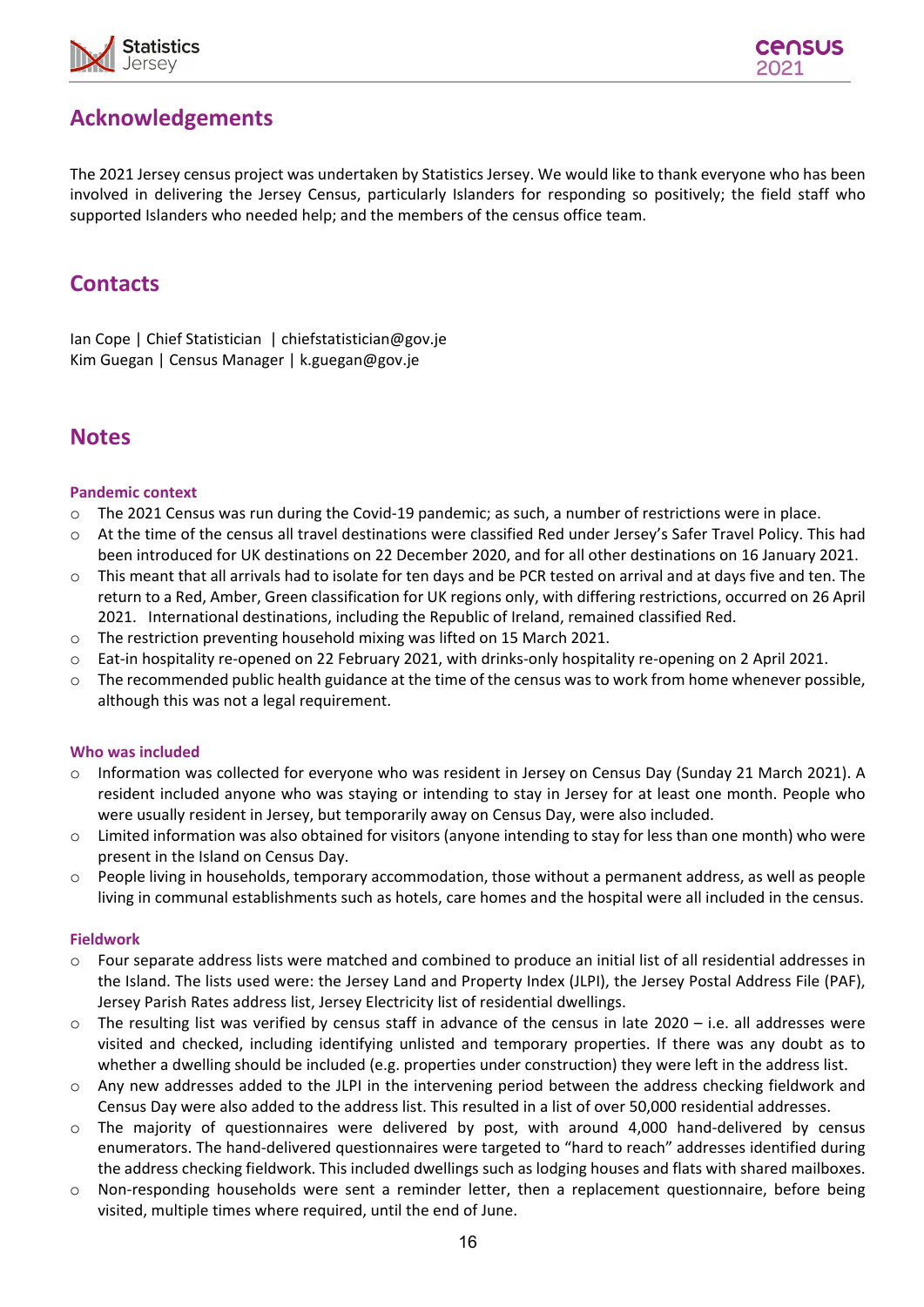



#### **Data processing**

- $\circ$  The 2021 Census was carried out entirely on-Island, including processing and validation of the census returns.
- $\circ$  This approach allowed use of local knowledge and expertise throughout the entire census project and, particularly, enabled follow up of non-responding households to continue for several months after Census Day.
- o Completed paper questionnaires were posted back to Statistics Jersey.
- o Questionnaires were bar-coded to speed up the processing of the returns; bespoke software, designed in-house, was used to process the returns and to ensure data-entry and validation was efficient and accurate; vigorous quality assurance processes were put in place to maximise data quality.

#### **Methodological changes for the 2021 Census**

- $\circ$  An online completion option was available for the first time. All households received a paper questionnaire containing a unique Household Access Code to complete the census online. 31% of households completed their census online.
- o The majority of census questionnaires were delivered by Jersey Post, rather than by Census Enumerators. This meant that a much smaller census field team was engaged on and around Census Day, and there was minimal household contact as part of our Covid-safe measures.

#### **Undercount**

- o The 2021 Jersey census has incorporated the undercount into the census results. Jersey moved to this "one number" approach for the first time in 2011. (UK moved to this approach in 2001).
- $\circ$  256 households failed to return a census questionnaire in 2021 and were classified as "Undercount" households; such households represented 0.5% of the total number of households.
- o Reported numbers for 2021 represent all residents living in Jersey in 2021, including the small undercount
- o Non-responding households are included by identifying the number and characteristics of such households and subsequently amending the census results.
- $\circ$  Administrative data, additional information collected by field staff and the application of statistical techniques were used to compile sufficient information on the characteristics of non-responding households to enable their inclusion.

#### **Validation and quality assurance**

- $\circ$  A rigorous process of quality assurance took place, for example: internal consistency checks (eg. children older than parents), identifying duplicate households or people, ensuring visitors staying overnight at other addresses had been included at their usual residence, identifying outliers and missing data. In some instances households were contacted by phone to provide missing information.
- A careful process of validation was carried out against available administrative sources, to ensure the final reported census numbers were consistent with the known populations of:
	- births
	- preschool age
	- school age
	- working age
	- pension age
- o Validation was also carried out on an individual level using administrative data sources through a process of automated and manual matching. Datasets used included:
	- Birth registrations (CLS / Office of the Superintendent Registrar)
	- Pre-school children (Dept of Health and Community Services)
	- School-age children (Dept of Children, Young People, Education and Skills)
	- Social Security registrations and contributions (Customer and Local Services, CLS)
	- Manpower returns (Population Office)

#### **Amendments**

Table 6 corrected 26 May 2021 for minor typographical error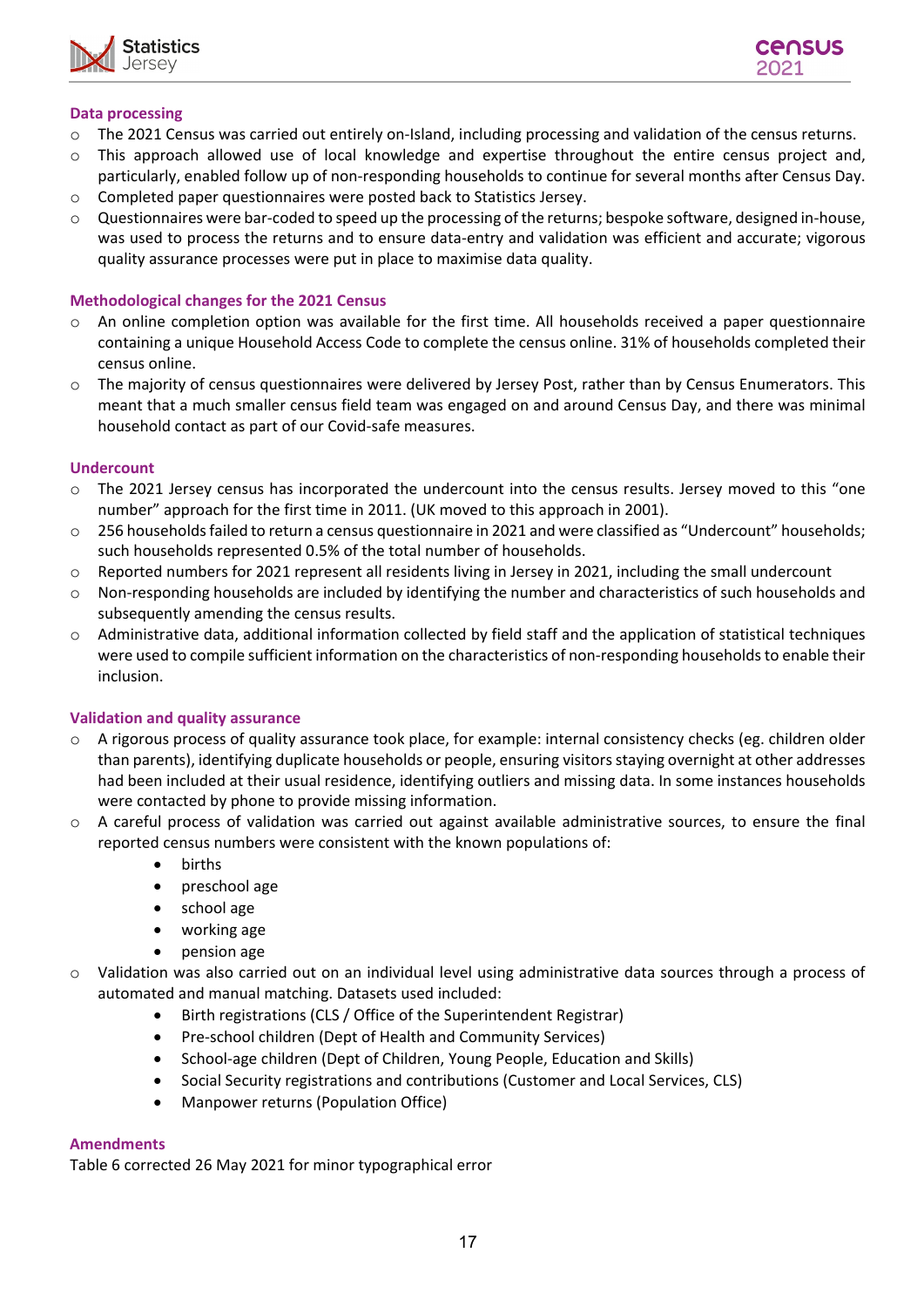



# **Appendix – Detailed Data Tables**

## **A1. Population by age and sex**

| Age<br>(years)           | Male | <b>Female</b> | All   | Age<br>(years) | <b>Male</b> | <b>Female</b> | All   |
|--------------------------|------|---------------|-------|----------------|-------------|---------------|-------|
| 0                        | 459  | 443           | 902   |                |             |               |       |
| $\mathbf 1$              | 469  | 381           | 850   |                |             |               |       |
| $\mathbf 2$              | 479  | 482           | 961   | $0-4$          | 2,425       | 2,237         | 4,662 |
| 3                        | 500  | 461           | 961   |                |             |               |       |
| 4                        | 518  | 470           | 988   |                |             |               |       |
| 5                        | 557  | 532           | 1,089 |                |             |               |       |
| 6                        | 483  | 496           | 979   |                |             |               |       |
| $\overline{\phantom{a}}$ | 558  | 518           | 1,076 | $5-9$          | 2,732       | 2,682         | 5,414 |
| 8                        | 548  | 571           | 1,119 |                |             |               |       |
| 9                        | 586  | 565           | 1,151 |                |             |               |       |
| 10                       | 543  | 554           | 1,097 |                |             |               |       |
| $11\,$                   | 542  | 521           | 1,063 |                |             |               |       |
| 12                       | 526  | 547           | 1,073 | $10 - 14$      | 2,638       | 2,719         | 5,357 |
| 13                       | 532  | 556           | 1,088 |                |             |               |       |
| 14                       | 495  | 541           | 1,036 |                |             |               |       |
| 15                       | 545  | 498           | 1,043 |                |             |               |       |
| 16                       | 540  | 514           | 1,054 |                |             |               |       |
| 17                       | 551  | 513           | 1,064 | 15-19          | 2,654       | 2,521         | 5,175 |
| 18                       | 494  | 489           | 983   |                |             |               |       |
| 19                       | 524  | 507           | 1,031 |                |             |               |       |
| 20                       | 540  | 515           | 1,055 |                |             |               |       |
| 21                       | 570  | 524           | 1,094 |                |             |               |       |
| 22                       | 603  | 570           | 1,173 | 20-24          | 2,928       | 2,723         | 5,651 |
| 23                       | 610  | 532           | 1,142 |                |             |               |       |
| 24                       | 605  | 582           | 1,187 |                |             |               |       |
| 25                       | 579  | 505           | 1,084 |                |             |               |       |
| 26                       | 587  | 566           | 1,153 |                |             |               |       |
| 27                       | 599  | 583           | 1,182 | 25-29          | 2,985       | 2,885         | 5,870 |
| 28                       | 609  | 598           | 1,207 |                |             |               |       |
| 29                       | 611  | 633           | 1,244 |                |             |               |       |
| 30                       | 637  | 633           | 1,270 |                |             |               |       |
| 31                       | 620  | 635           | 1,255 |                |             |               |       |
| 32                       | 685  | 707           | 1,392 | 30-34          | 3,293       | 3,295         | 6,588 |
| 33                       | 691  | 686           | 1,377 |                |             |               |       |
| 34                       | 660  | 634           | 1,294 |                |             |               |       |
| 35                       | 719  | 665           | 1,384 |                |             |               |       |
| 36                       | 693  | 759           | 1,452 |                |             |               |       |
| 37                       | 756  | 759           | 1,515 | 35-39          | 3,660       | 3,686         | 7,346 |
| 38                       | 761  | 727           | 1,488 |                |             |               |       |
| 39                       | 731  | 776           | 1,507 |                |             |               |       |
| 40                       | 797  | 798           | 1,595 |                |             |               |       |
| 41                       | 758  | 802           | 1,560 |                |             |               |       |
| 42                       | 722  | 742           | 1,464 | 40-44          | 3,755       | 3,774         | 7,529 |
| 43                       | 760  | 730           | 1,490 |                |             |               |       |
| 44                       | 718  | 702           | 1,420 |                |             |               |       |
|                          |      |               |       |                |             |               |       |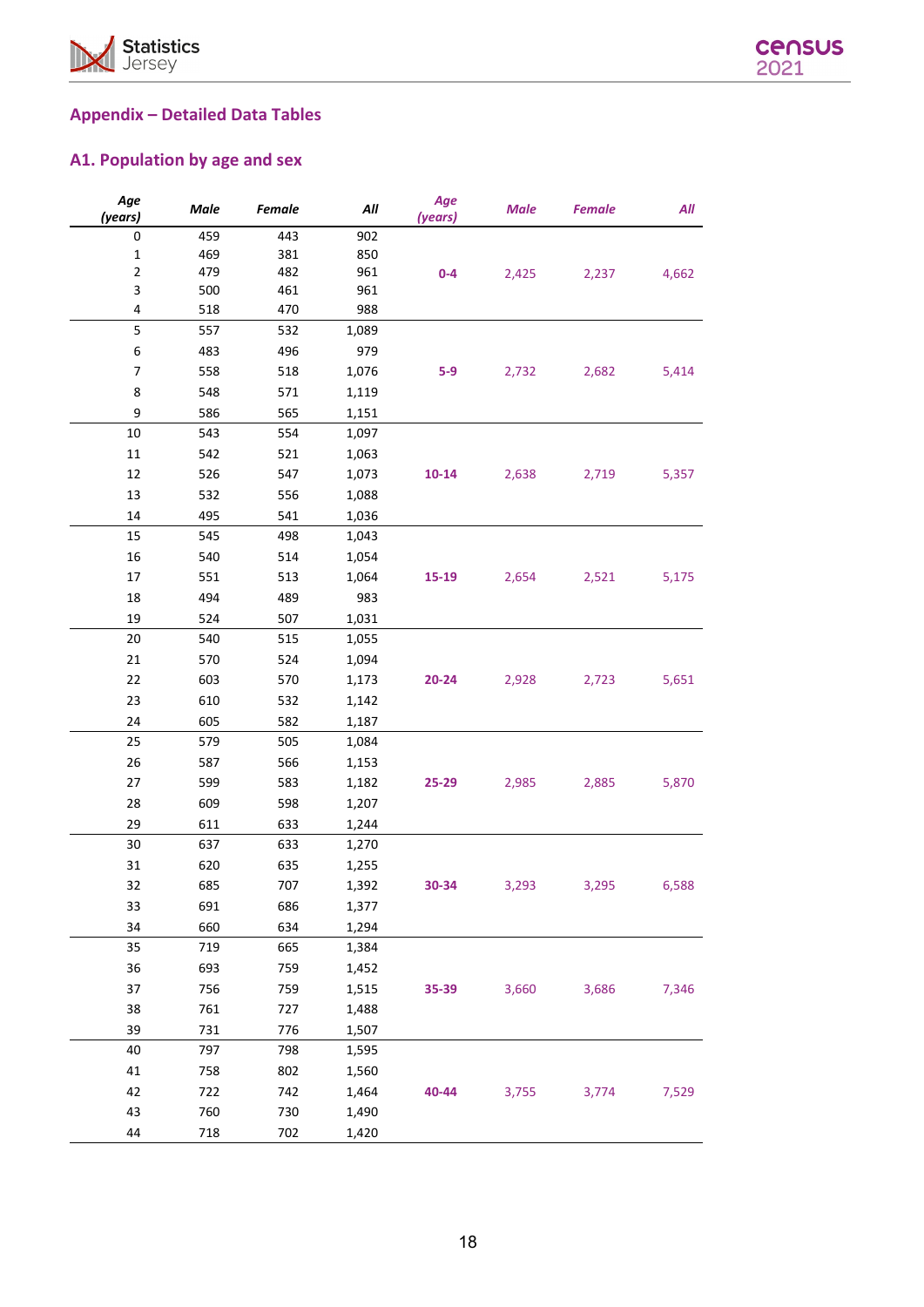



| Age<br>(years) | Male   | Female | All     | Age<br>(years) | <b>Male</b> | <b>Female</b> | All     |
|----------------|--------|--------|---------|----------------|-------------|---------------|---------|
| 45             | 761    | 733    | 1,494   |                |             |               |         |
| 46             | 731    | 762    | 1,493   |                |             |               |         |
| 47             | 743    | 731    | 1,474   | 45-49          | 3,773       | 3,822         | 7,595   |
| 48             | 740    | 761    | 1,501   |                |             |               |         |
| 49             | 798    | 835    | 1,633   |                |             |               |         |
| 50             | 833    | 814    | 1,647   |                |             |               |         |
| 51             | 802    | 834    | 1,636   |                |             |               |         |
| 52             | 906    | 844    | 1,750   | 50-54          | 4,234       | 4,211         | 8,445   |
| 53             | 839    | 856    | 1,695   |                |             |               |         |
| 54             | 854    | 863    | 1,717   |                |             |               |         |
| 55             | 858    | 881    | 1,739   |                |             |               |         |
| 56             | 875    | 844    | 1,719   |                |             |               |         |
| 57             | 827    | 850    | 1,677   | 55-59          | 4,101       | 4,091         | 8,192   |
| 58             | 790    | 784    | 1,574   |                |             |               |         |
| 59             | 751    | 732    | 1,483   |                |             |               |         |
| 60             | 724    | 695    | 1,419   |                |             |               |         |
| 61             | 666    | 703    | 1,369   |                |             |               |         |
| 62             | 660    | 716    | 1,376   | 60-64          | 3,294       | 3,413         | 6,707   |
| 63             | 661    | 678    | 1,339   |                |             |               |         |
| 64             | 583    | 621    | 1,204   |                |             |               |         |
| 65             | 540    | 600    | 1,140   |                |             |               |         |
| 66             | 511    | 545    | 1,056   |                |             |               |         |
| 67             | 543    | 542    | 1,085   | 65-69          | 2,547       | 2,747         | 5,294   |
| 68             | 458    | 537    | 995     |                |             |               |         |
| 69             | 495    | 523    | 1,018   |                |             |               |         |
| 70             | 456    | 485    | 941     |                |             |               |         |
| $71\,$         | 458    | 515    | 973     |                |             |               |         |
| 72             | 460    | 475    | 935     | 70-74          | 2,279       | 2,511         | 4,790   |
| 73             | 454    | 522    | 976     |                |             |               |         |
| 74             | 451    | 514    | 965     |                |             |               |         |
| 75             | 346    | 379    | 725     |                |             |               |         |
| 76             | 358    | 425    | 783     |                |             |               |         |
| 77             | 305    | 400    | 705     | 75-79          | 1,524       | 1,809         | 3,333   |
| 78             | 267    | 295    | 562     |                |             |               |         |
| 79             | 248    | 310    | 558     |                |             |               |         |
| 80             | 269    | 319    | 588     |                |             |               |         |
| 81             | 292    | 311    | 603     |                |             |               |         |
| 82             | 248    | 308    | 556     | 80-84          | 1227        | 1,496         | 2,723   |
| 83             | 220    | 280    | 500     |                |             |               |         |
| 84             | 198    | 278    | 476     |                |             |               |         |
| 85             | 188    | 234    | 422     |                |             |               |         |
| 86             | 157    | 204    | 361     |                |             |               |         |
| 87             | 126    | 214    | 340     | 85-89          | 658         | 976           | 1,634   |
| 88             | 101    | 174    | 275     |                |             |               |         |
| 89             | 86     | 150    | 236     |                |             |               |         |
| 90             | 80     | 129    | 209     |                |             |               |         |
| 91             | 56     | 108    | 164     |                |             |               |         |
| 92             | 48     | 110    | 158     | 90-94          | 242         | 479           | 721     |
| 93             | 29     | 66     | 95      |                |             |               |         |
| 94             | 29     | 66     | 95      |                |             |               |         |
| $95+$          | 54     | 187    | 241     | $95+$          | 54          | 187           | 241     |
| All ages       | 51,003 | 52,264 | 103,267 | All ages       | 51,003      | 52,264        | 103,267 |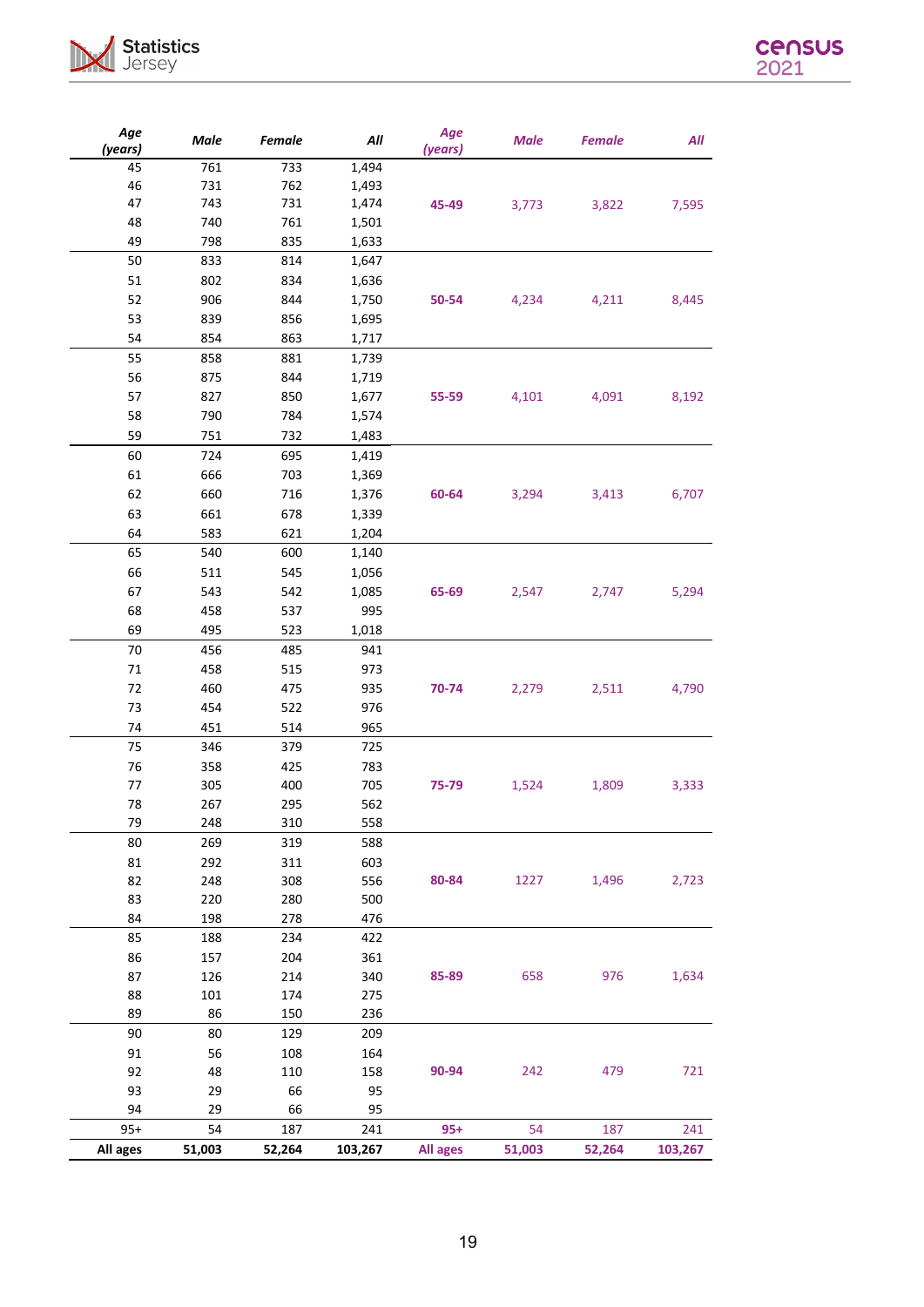

#### **A2. Population by place of birth and year when present period of residence began**

(*excluding* the 49,319 persons who were born in Jersey and have been continuously resident since birth) *Numbers have been independently rounded to the nearest 10. The symbol '~' indicates a value less than 10.*

|                        | $1980$ | 1980-<br>1989 | 1990-<br>1999 | 2000  | 2001  | 2002 | 2003 | 2004  | 2005  | 2006  | 2007  | 2008   | 2009         |
|------------------------|--------|---------------|---------------|-------|-------|------|------|-------|-------|-------|-------|--------|--------------|
| Jersey                 | 280    | 240           | 270           | 40    | 20    | 40   | 40   | 30    | 40    | 40    | 60    | 50     | 40           |
| <b>British Isles</b>   | 8,660  | 4,330         | 4,240         | 560   | 540   | 430  | 460  | 430   | 500   | 540   | 560   | 550    | 410          |
| Ireland (Republic)     | 380    | 310           | 430           | 40    | 40    | 30   | 30   | 30    | 20    | 20    | 20    | 20     | 30           |
| Poland                 | $\sim$ | $\sim$        | $\sim$        | 30    | 90    | 130  | 140  | 250   | 300   | 260   | 220   | 160    | 120          |
| Portugal / Madeira     | 610    | 860           | 1,970         | 250   | 200   | 190  | 170  | 180   | 210   | 190   | 290   | 310    | 160          |
| Other European country | 560    | 180           | 260           | 60    | 60    | 40   | 40   | 50    | 60    | 80    | 110   | 140    | 140          |
| Elsewhere in the world | 440    | 260           | 420           | 90    | 100   | 90   | 110  | 100   | 100   | 150   | 150   | 200    | 140          |
| <b>Total</b>           | 10,920 | 6,180         | 7,600         | 1,050 | 1,050 | 950  | 990  | 1,060 | 1,220 | 1,280 | 1,410 | 1,430  | 1,030        |
|                        | 2010   | 2011          | 2012          | 2013  | 2014  | 2015 | 2016 | 2017  | 2018  | 2019  | 2020  | 2021*  | <b>Total</b> |
| Jersey                 | 50     | 60            | 50            | 50    | 60    | 50   | 50   | 70    | 80    | 90    | 140   | 30     | 1,960        |
| <b>British Isles</b>   | 490    | 610           | 470           | 500   | 560   | 620  | 620  | 660   | 760   | 830   | 980   | 300    | 29,600       |
| Ireland (Republic)     | 20     | 20            | 20            | 20    | 20    | 30   | 30   | 30    | 20    | 20    | 30    | $\sim$ | 1,640        |
| Poland                 | 100    | 80            | 70            | 70    | 70    | 140  | 100  | 110   | 110   | 110   | 100   | 40     | 2,810        |
| Portugal / Madeira     | 210    | 240           | 220           | 200   | 240   | 280  | 290  | 280   | 290   | 210   | 230   | 20     | 8,280        |
| Other European country | 160    | 220           | 160           | 160   | 160   | 260  | 220  | 200   | 300   | 270   | 290   | 60     | 4,230        |
| Elsewhere in the world | 150    | 160           | 150           | 160   | 170   | 210  | 270  | 260   | 370   | 500   | 530   | 180    | 5,440        |
|                        |        |               |               |       |       |      |      |       |       |       |       |        |              |

*\*Up to 21 March 2021*